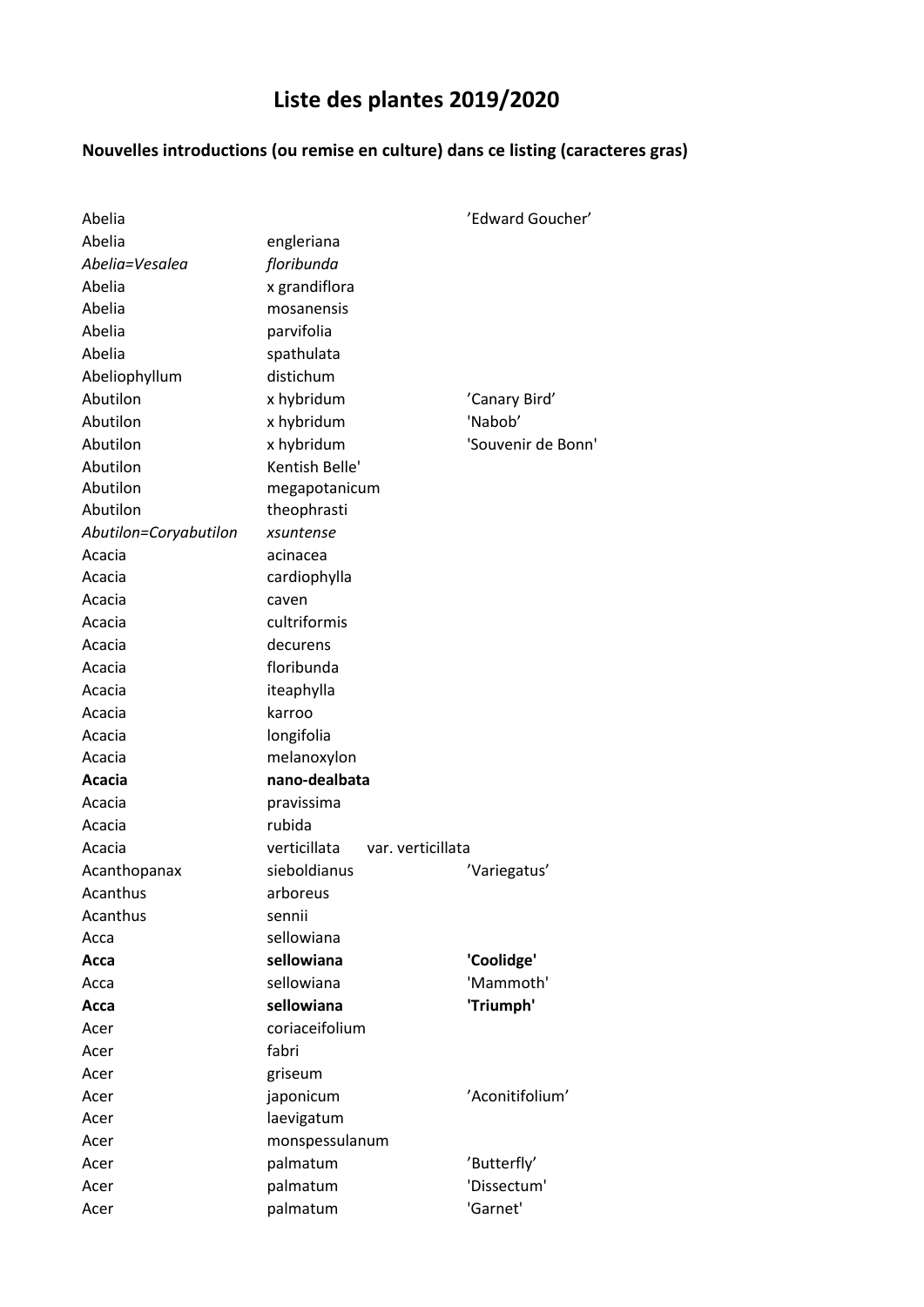| Acer                 | palmatum          |                | 'Osakasuki'       |
|----------------------|-------------------|----------------|-------------------|
| Acer                 | palmatum          |                | 'Seiryu'          |
| Acer                 | palmatum          |                | 'Shindeshôjô'     |
| Acer                 | palmatum          |                | 'Shiraz'          |
| Acer                 | rubescens         |                |                   |
| Acer                 | schirasawanum     |                | 'Aureum'          |
| Acer                 | tataricum         | subsp. Ginnala |                   |
| Acer                 | x zoeschense      |                | 'Annae'           |
| Acradenia            | frankliniae       |                |                   |
| Aechmea              | caudata           |                | 'Variegata'       |
| Aechmea              | distichantha      |                |                   |
| Aechmea              | gamosepala        |                |                   |
| Aechmea              | gamosepala        |                | 'Variegata'       |
| Aechmea              | recurvata         |                |                   |
| Aechmea              | recurvata         | var. benrathii |                   |
| Aesculus             | parviflora        |                |                   |
| Aextoxicon           | punctatum         |                |                   |
| Afrocarpus           | falcatus          |                |                   |
| Agapanthus           | africanus         |                | 'Pitchoun'        |
| Agapanthus           | inapertus         |                | 'Black Lagon'     |
| Agapanthus           | praecox           |                |                   |
| Agapanthus           | umbellatus        |                | 'Polar Ice'       |
| Agapetes             | flavum            |                |                   |
| Agapetes             |                   |                | 'Ludgvan Cross'   |
| Agapetes             | serpens           |                |                   |
| Agapetes             | serpens           |                | 'Nepal Cream'     |
| Agapetes             | smithiana         |                |                   |
| Agarista             | populifolia       |                |                   |
| Agathis              | australis         |                |                   |
| Agathosma            | betulina          |                |                   |
| Agave                | americanus        |                | 'Mediopicta Alba' |
| Agave                | americanus        |                | 'Variegata'       |
| Agave                | ferox             |                |                   |
| Ageratina            | ligustrinum       |                |                   |
| Agonis               | flexuosa          |                |                   |
| Ajania               | pacifica          |                |                   |
| Akebia               | quinata           |                |                   |
| Akebia               | quinata           |                | 'Cream Form'      |
| Akebia               | quinata           |                | 'Variegata'       |
| Alangium             | platanifolium     |                |                   |
| Albizia              | julibrissin       |                | 'Ombrella'        |
| <b>Albizia</b>       | kalkora           |                |                   |
| Alchornea            | davidii           |                |                   |
| Alectryon            | exelsus           |                |                   |
| Allocasuarina        | <b>littoralis</b> |                |                   |
| <b>Allocasuarina</b> | torulosa          |                |                   |
| Alnus                | cordata           |                |                   |
| Alnus                | glutinosa         |                |                   |
| Alnus                | glutinosa         |                | 'Imperialis'      |
| Alnus                | incana            |                | 'Aurea'           |
|                      |                   |                |                   |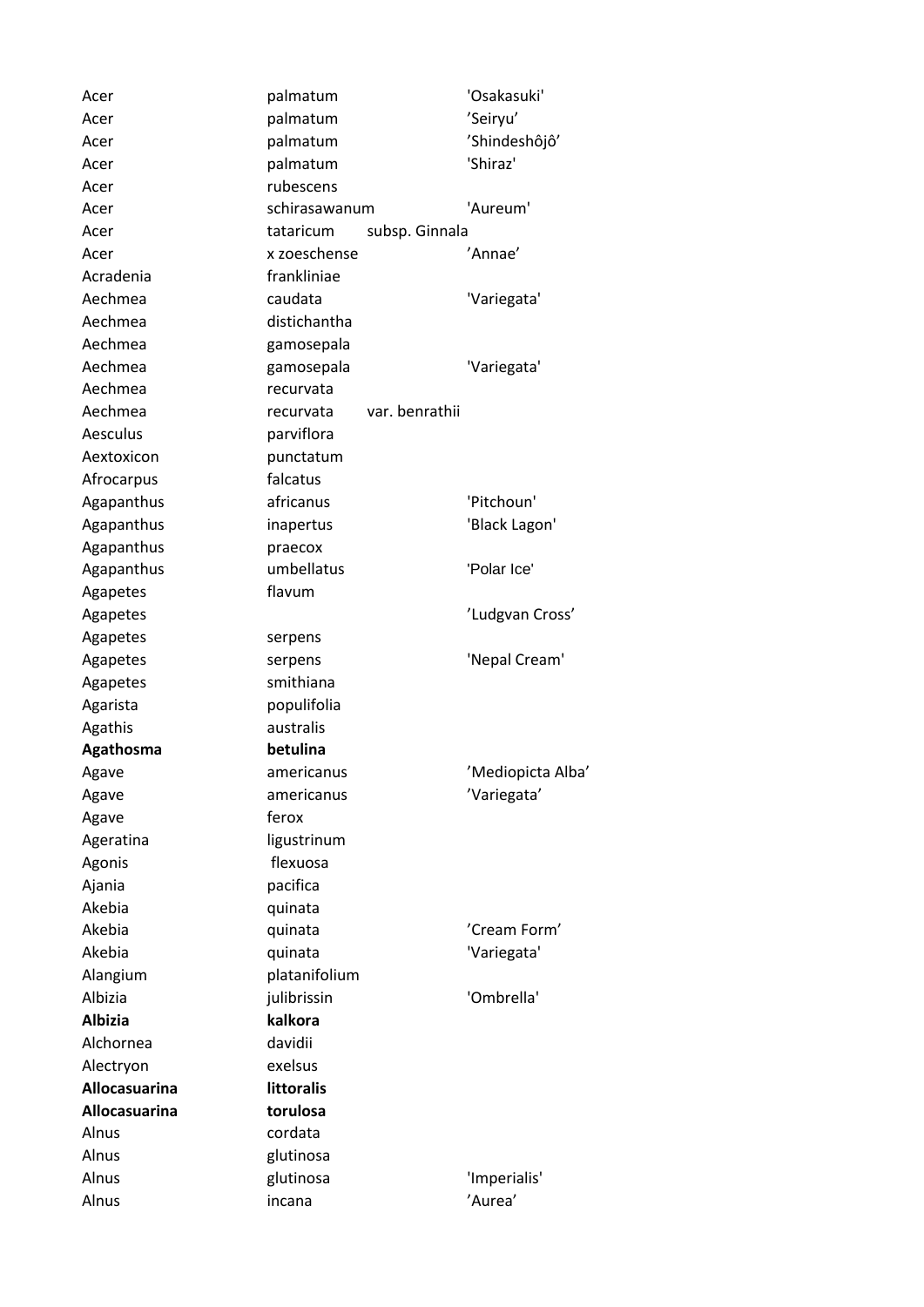| Alnus          | nitida                      |                |
|----------------|-----------------------------|----------------|
| Aloe           | aristata                    |                |
| Aloe           | cooperi                     |                |
| Aloe           | ecklonis                    |                |
| Aloe           | fosteri                     |                |
| Aloe           | greatheadii<br>var. davyana |                |
| Aloe           | reitzii                     |                |
| Aloysia        | triphylla                   |                |
| Alstroemeria   | isabellana                  |                |
| Alyogine       | huegelii                    | 'Santa Cruz'   |
| Amelanchier    | canadensis                  |                |
| Amelanchier    | lamarckii                   |                |
| Amelanchier    | ovalis                      |                |
| Amicia         | zygomeris                   |                |
| Amomyrtus      | luma                        |                |
| Amomyrtus      | meli                        |                |
| Amorpha        | fructicosa                  |                |
| Ampelopsis     | megalophylla                |                |
| Andromeda      | polifolia                   | Blue Lagoon'   |
| Anigosanthos   |                             | 'Bush Spark'   |
| Anisodontea    | capensis                    |                |
| Anisodontea    | elegans                     |                |
| Anisodontea    | julii                       |                |
| Anisodontea    |                             | 'El Rayo'      |
| Anthirrhinum   | latifolium                  |                |
|                |                             |                |
| Anthyllis      | hermanniae<br>ericoides     |                |
| Aotus          |                             |                |
| <b>Aralia</b>  | bipinnata                   |                |
| <b>Aralia</b>  | californica                 |                |
| Aralia         | elata                       |                |
| Araucaria      | araucana                    |                |
| Araucaria      | bidwillii                   |                |
| Araujia        | sericifera                  | 'Rosea'        |
| Arbustus       |                             | 'Marina'       |
| Arbustus       | menziesii                   |                |
| Arbustus       | unedo                       |                |
| Arctostaphylos | nevadensis                  |                |
| Arctostaphylos | patula                      |                |
| Arctostaphylos | pringlei                    |                |
| Ardisia        | japonica                    |                |
| Ardisia        | japonica                    | 'Variegata'    |
| Argyrocytisus  | battendieri                 |                |
| Aristea        | capitata = major            |                |
| Aristea        | ecklonii                    |                |
| Aristolochia   | macrophylla                 |                |
| Aristotelia    | chilensis                   |                |
| Aristotelia    | fructicosa                  |                |
| Aristotelia    | peduncularis                |                |
| Aristotelia    | serrata                     |                |
| Armeniaca      | mume                        | 'Beni shidori' |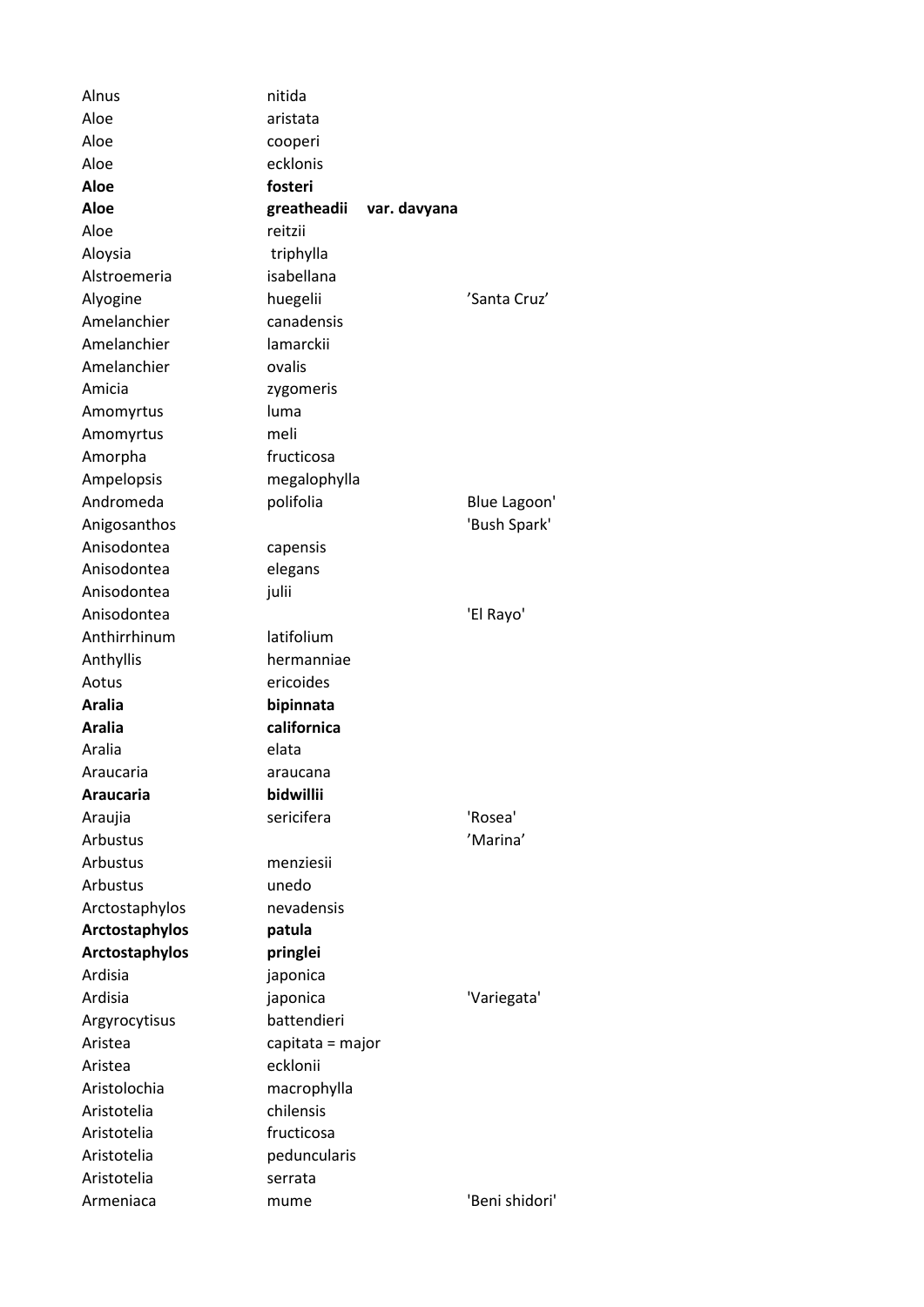| Armeniaca              | mume           | 'Omoi no mama' |
|------------------------|----------------|----------------|
| Aronia                 | arbutifolia    | 'Brilliant'    |
| Aronia                 | fructicosa     | 'Viking'       |
| Arthropodium           | cirrhatum      |                |
| Arundo                 | donax          | 'Variegata'    |
| Asimina                | triloba        |                |
| Asplenium              | bulbiferum     |                |
| Astelia                | banksii        |                |
| Astelia                | fragrans       |                |
| Astelia                | grandis        |                |
| Astelia                | nervosa        |                |
| Astelia                | nervosa        | 'Silver Shade' |
| Astelia                | nivicola       | 'Red Devil'    |
| Asteranthera           | ovata          |                |
| Asterotrichion         | discolor       |                |
| Atherosperma           | moschatum      |                |
| Atriplex               | confertifolia  |                |
| Atriplex               | nummularifolia |                |
| Aucuba                 | chlorascens    |                |
| Aucuba                 | japonica       | 'Crotonifolia' |
| Aucuba                 | japonica       | 'Rosanie'      |
| Azara                  | alpina         |                |
| Azara                  | celastrina     |                |
| Azara                  | dentata        |                |
| Azara                  | integrifolia   |                |
| Azara                  | integrifolia   | 'Variegata'    |
| Azara                  | lanceolata     |                |
| Azara                  | microphylla    |                |
|                        | microphylla    | 'Variegata'    |
| Azara                  | petiolaris     |                |
| Azara<br>Azara         | serrata        |                |
|                        |                |                |
| Azara                  | uruguayensis   |                |
| <b>Babiana</b>         | stricta        |                |
| <b>Baccharis</b>       | genistelloides |                |
| <b>Baccharis</b>       | pilularis      | 'Twin Peaks'   |
| <b>Baccharis</b>       | salicina       |                |
| <b>Baeckea</b>         | gunniana       |                |
| <b>Baeckea</b>         | virgata        |                |
| Balanthium = Dicksonia | antartica      |                |
| <b>Banksia</b>         | ericifolia     |                |
| <b>Banksia</b>         |                | Giant Candles' |
| <b>Banksia</b>         | integrifolia   |                |
| <b>Banksia</b>         | marginata      |                |
| <b>Banksia</b>         | robur          |                |
| <b>Banksia</b>         | serrata        |                |
| <b>Baptisia</b>        | australis      |                |
| Barnadesia             | spinosa        |                |
| <b>Bauhinia</b>        | yunnanensis    |                |
| Beaufortia             | sparta         |                |
| Bedfordia              | linearis       |                |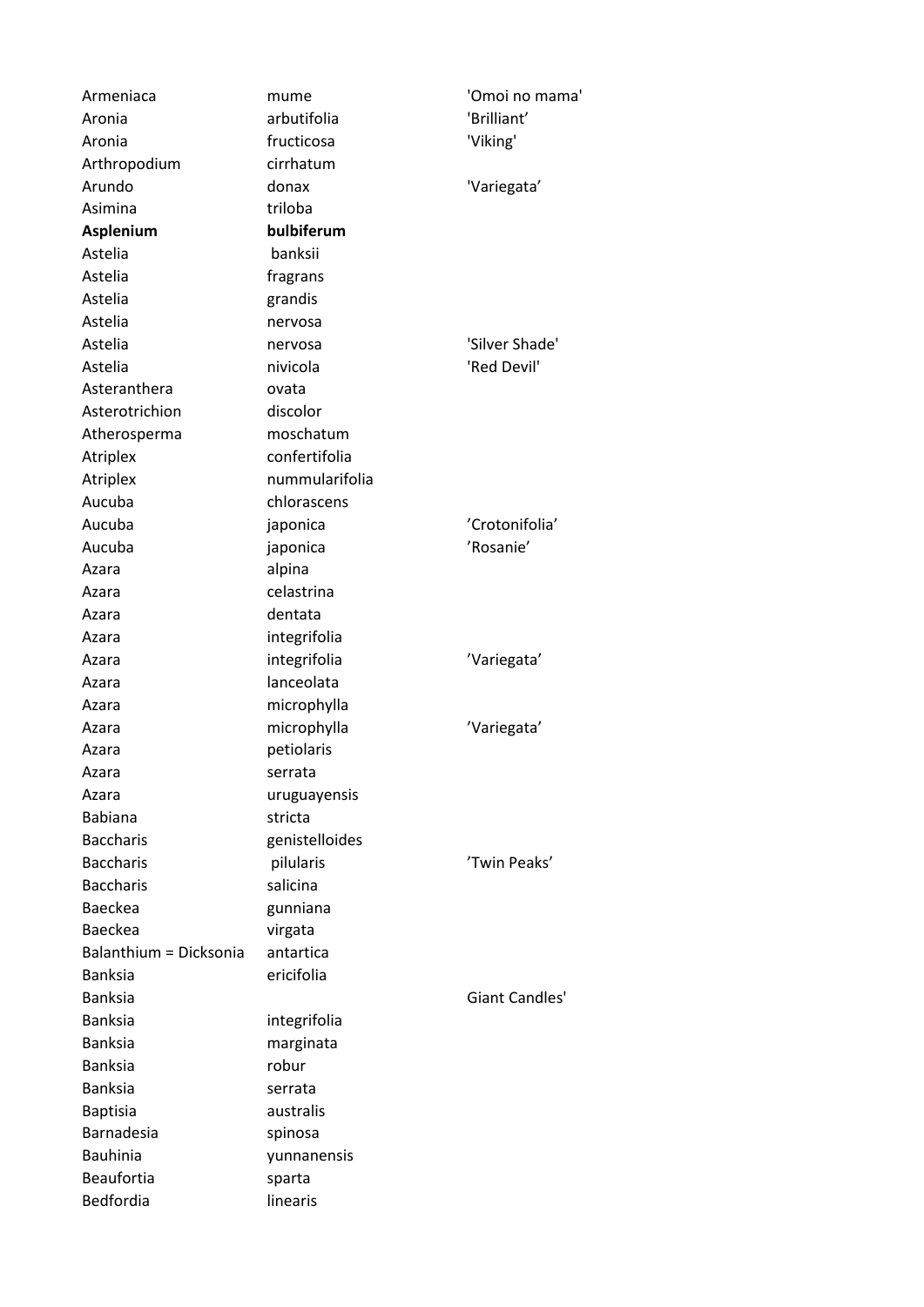Begonia **grandis** grandis subsp. evansiana Begonia sutherlandii Berberidopsis beckleri Berberidopsis corallina **Berberis diaphana** Berberis honanensis Berberis hypokerina Berberis insolita Berberis thumbergii 'Bagatelle' Berberis thumbergii 'Hedmond Pillar' Berchemia polyphylla Beschorneria albiflora **Beschorneria calcicola** Beschorneria rigida Beschorneria septentrionalis Beschorneria yuccoides 'Quick Silver' Betula nana **Betula nigra 'Black Star'** Betula **pendula** Betula **beredula** pendula **contract in the COV** Youngii' Betula var. jacquemo'Dorenboos' Beyeria viscosa Bignonia callistegioides Bignonia capreolata Bilbergia nutans Bilbergia **nutans** nutans 'Variegata' Bilbergia x windii Billardiera cymosa Billardiera heterophylla Billardiera heterophylla 'Alba' Billardiera heterophylla 'Pink Charmer' Billardiera **longiflora** Billardiera longiflora 'Cherry Berry' Billardiera longiflora 'Fructo Alba' Billardiera longiflora 'Red-berried' Blepharocalyx cruckshanksii 'Heaven Scent' Bomarea distichifolia Bomarea edulis Bomarea multiflora Bomarea salsilla Boquila trifoliolata Boronia heterophylla **Bossiaea cinerea** Bougainvillea glabra 'Magnifica Traillii' Bougainvillea specto-glabra Bowkeria citrina Bowkeria verticillata Brachychiton discolor Brachychiton populneus **Brachyglottis pentacopa**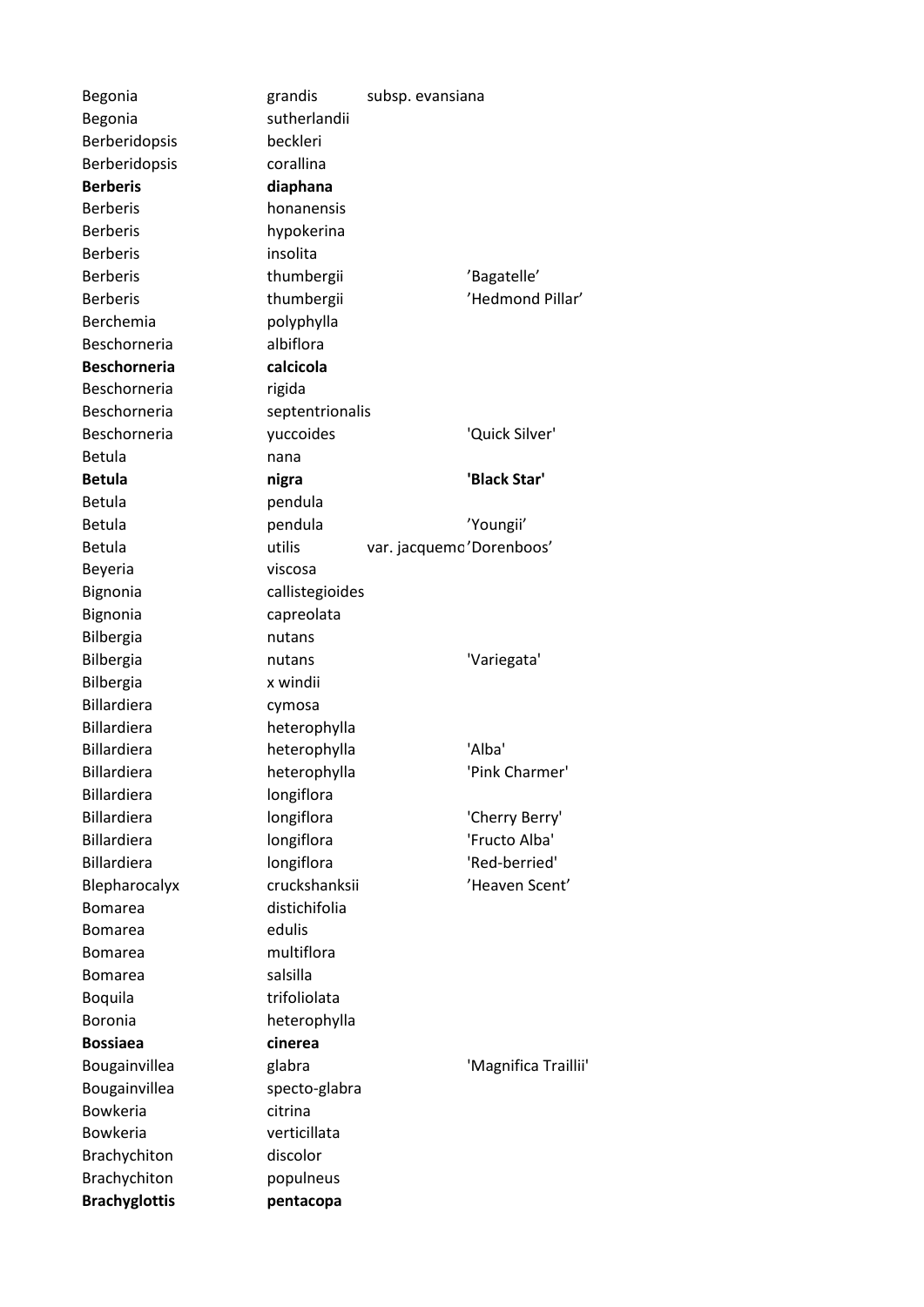| <b>Brachyglottis</b> | greyi                       |                 |
|----------------------|-----------------------------|-----------------|
| <b>Brachyglottis</b> | monroi                      |                 |
| <b>Brachyglottis</b> | rotundifolia                |                 |
| Broussonetia         | papyrifera                  |                 |
| <b>Brunia</b>        | albifora                    |                 |
| <b>Buddleja</b>      | alternifolia                | 'Unique'        |
| <b>Buddleja</b>      | araucana                    |                 |
| <b>Buddleja</b>      | asiatica (Z 10)             |                 |
| <b>Buddleja</b>      | auriculata                  |                 |
| <b>Buddleja</b>      | colvilei                    |                 |
| <b>Buddleja</b>      | colvilei                    | 'Kewensis'      |
| <b>Buddleja</b>      | crispa                      |                 |
| <b>Buddleja</b>      | crotonoides                 | 'Amplexicaulis' |
| Buddleja             | curviflora                  |                 |
| <b>Buddleja</b>      | davidii                     | 'Dartmoor'      |
| <b>Buddleja</b>      | davidii                     | 'Harlequin'     |
| <b>Buddleja</b>      | davidii                     | 'Nanho Blue'    |
| Buddleja             | davidii                     | 'Santana'       |
| <b>Buddleja</b>      | fallowiana                  | 'Alba'          |
| <b>Buddleja</b>      | globosa                     |                 |
| <b>Buddleja</b>      | glomerata                   |                 |
| Buddleja             | lindleyana                  |                 |
| <b>Buddleja</b>      | longiflora                  |                 |
| <b>Buddleja</b>      | loricata                    |                 |
| <b>Buddleja</b>      | macrostachya                |                 |
| <b>Buddleja</b>      | madagarensis                |                 |
| <b>Buddleja</b>      | marrubifolia                |                 |
| <b>Buddleja</b>      | myriantha                   |                 |
| <b>Buddleja</b>      | nivea                       |                 |
| Buddleja             | saligna                     |                 |
| <b>Buddleja</b>      | salviifolia                 |                 |
| Buddleja             | speciosissima               |                 |
| <b>Buddleja</b>      | x weyeriana                 | 'Moonlight'     |
| Bupleurum            | fructicosum                 |                 |
| <b>Bursaria</b>      | spinosa                     |                 |
| <b>Buxus</b>         | balearica                   |                 |
| <b>Buxus</b>         | sempervirens                | 'Aurea Pendula' |
| Caldcluvia           | paniculata                  |                 |
| Calibanus            | hookeri                     |                 |
| <b>Calliandra</b>    | chilensis                   |                 |
| Calliandra           | tweedii                     |                 |
|                      |                             |                 |
| Callicarpa           | bodinieri<br>var. giraldii  | 'Profusion'     |
| Callicarpa           | f. albifructa<br>dichrotoma |                 |
| Callicarpa           | kwangtungensis              |                 |
| Callicarpa           | tikusikensis                |                 |
| Callistemon          | brachyandrus                |                 |
| Callistemon          | citrinus                    |                 |
| Callistemon          | citrinus                    | 'Splendens'     |
| Callistemon          | citrinus                    | 'White Anzac'   |
| Callistemon          | citrinus                    | 'Yellow Queen'  |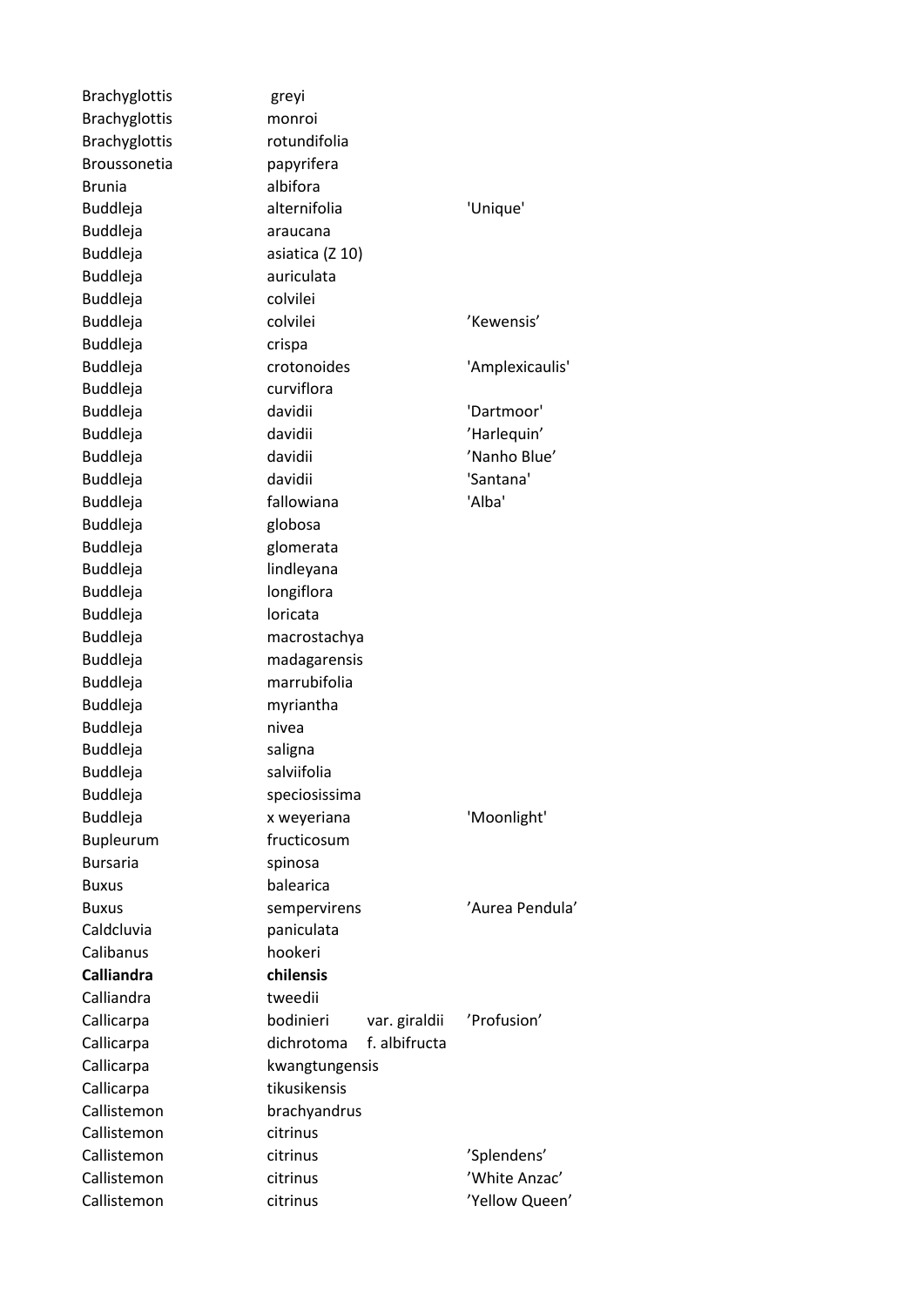| Callistemon                          |                |                             | 'Dawson River'              |
|--------------------------------------|----------------|-----------------------------|-----------------------------|
| Callistemon                          | laevis         |                             |                             |
| Callistemon                          | macropunctatus |                             |                             |
| Callistemon                          | pityoides      |                             |                             |
| Callistemon                          | rigidus        |                             |                             |
| Callistemon                          | viridiflorus   |                             | 'Violaceus'                 |
| Callitris                            | oblonga        |                             |                             |
| Calluna                              | vulgaris       |                             | 'Wickwar Flame'             |
| Calopsis                             | paniculata     |                             |                             |
| Calothamnus                          | quadrifidus    |                             |                             |
| <b>Calothamnus</b>                   | quadrifidus    | subsp. Asper                |                             |
| Calycanthus                          | floridus       |                             |                             |
| Calycanthus                          | occidentalis   |                             |                             |
| Calycanthus (Sinosinocaly raulstonii |                |                             | 'Hartlage Wine'             |
| Calycanthus                          |                |                             | Venus'                      |
| Calytris                             | tetragona      |                             |                             |
| Camellia                             |                |                             | 'Cinnamon Cindy'            |
| Camellia                             |                |                             | 'Cornish Snow' (jap xcuspi) |
| Camellia                             | japonica       |                             | 'Anemoniflora'              |
| Camellia                             | japonica       |                             | 'Elegans Champagne'         |
| Camellia                             | japonica       |                             | 'Holly Bright'              |
| Camellia                             | japonica       |                             | 'Kingyo Tsubaki'            |
| Camellia                             | japonica       |                             | 'Margaret Davies'           |
| Camellia                             | japonica       |                             | 'Rendez Vous'               |
| Camellia                             | japonica       |                             | 'Yours Truly'               |
| Camellia                             | japonica       | subsp. rustica 'Botan-yuki' |                             |
| Camellia                             |                |                             | 'Jury's Yellow'             |
| Camellia                             | rosiflora      |                             | 'Cascade'                   |
| Camellia                             | sasanqua       |                             | 'Narumi-gata'               |
| Camellia                             | sasanqua       |                             | 'Papaver'                   |
| Camellia                             | sasanqua       |                             | 'Rainbow'                   |
| Camellia                             | sasanqua       |                             | 'Sparkling Burgundy'        |
| Camellia                             | sasanqua       |                             | 'Variegata'                 |
| Camellia                             | sinensis       | f. macrophylla              |                             |
| Camellia                             | sinensis       |                             | 'Variegata'                 |
| Camellia                             | transnokoensis |                             |                             |
| Camellia                             | tsaii          |                             |                             |
| Camellia                             | vernalis       |                             | 'Yultide'                   |
| Camellia                             | williamsii     |                             | 'Les Jury'                  |
| Campsidium                           | valdivianum    |                             |                             |
| Campsis                              | x tagliabuana  |                             | 'Madame Galen'              |
| Camptotheca                          | acuminata      |                             |                             |
| Canna                                |                |                             | 'Stuttgart                  |
| Canna                                | warscewiczii   |                             |                             |
| Canna                                |                |                             | 'Wyoming'                   |
| Cannomois                            | grandis        |                             |                             |
| Cantua                               | buxifolia      |                             |                             |
| Cantua                               | buxifolia      |                             | Alba'                       |
| Capparis                             | spinosa        | var. inermis                |                             |
| Caragana                             | arborescens    |                             |                             |
|                                      |                |                             |                             |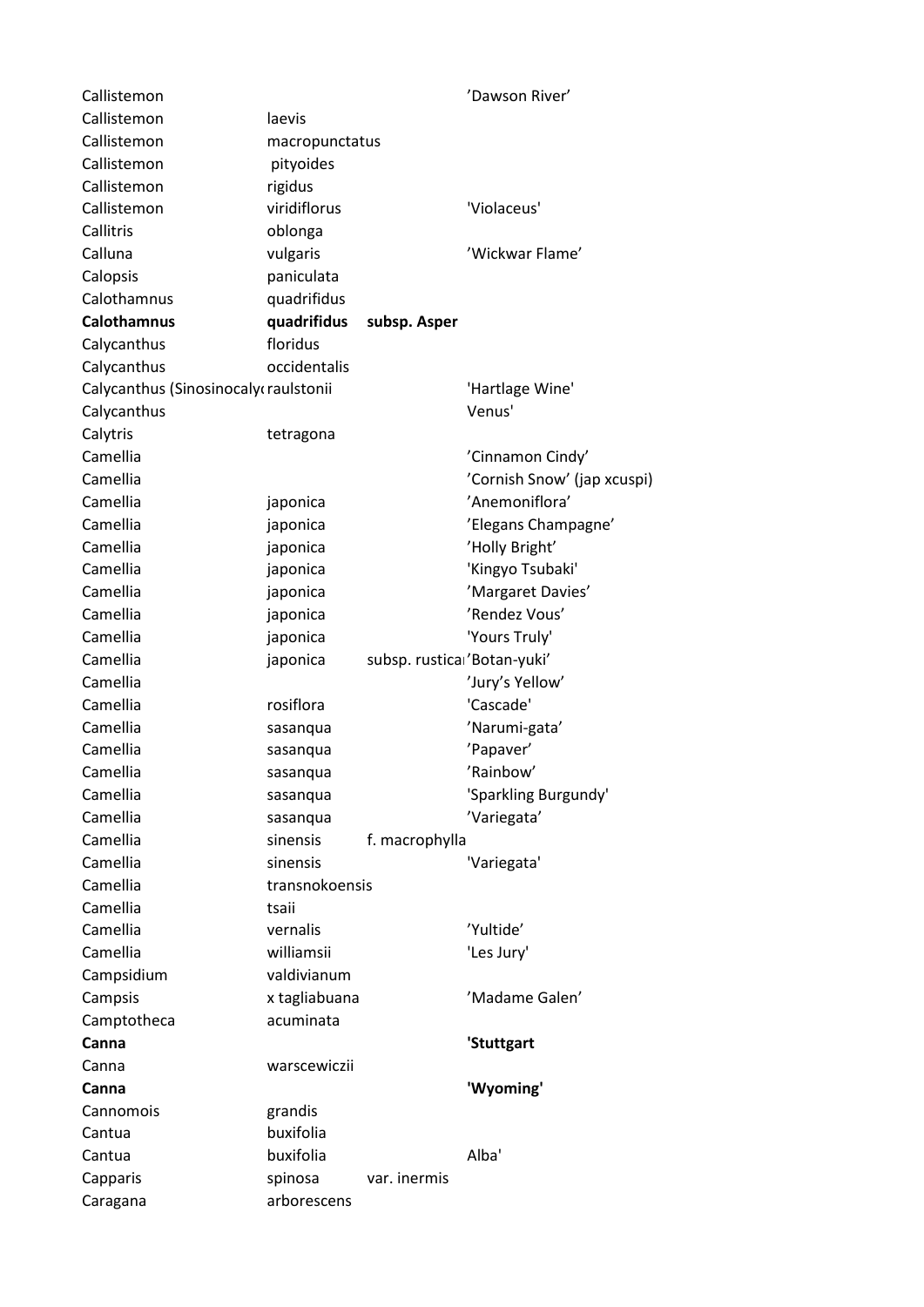| Carissa                         | heamatocarpa               |             |                                 |  |
|---------------------------------|----------------------------|-------------|---------------------------------|--|
| Carissa                         | macrocarpa                 |             |                                 |  |
| Carmichaelia                    | appressa                   |             |                                 |  |
| Carmichaelia                    | 'Angie'                    |             |                                 |  |
| Carmichaelia                    | glauca                     |             |                                 |  |
| Carmichaelia                    | odorata                    |             |                                 |  |
| Carmichaelia                    | stevensonii                |             |                                 |  |
| Carmispartium                   | hutchinsii                 |             | 'Wingletye'                     |  |
| Carpenteria                     | californica                |             |                                 |  |
| Carpenteria                     | californica                |             | 'Bodnant'                       |  |
| Carpodetus                      | serratus                   |             |                                 |  |
| Carya                           | illinoinensis              |             |                                 |  |
| Caryopteris                     | x clandonensis             |             | 'Grand Bleu'                    |  |
| Caryopteris                     | x clandonensis             |             | 'Petit Bleu'                    |  |
| Caryopteris                     | mongholica                 |             |                                 |  |
| Cassinia                        | vauvilliersii              |             |                                 |  |
| Casuarina                       |                            |             |                                 |  |
| Casuarina                       | cunninghamiana<br>torulosa |             |                                 |  |
|                                 |                            |             |                                 |  |
| Ceanothus                       | arboreus                   |             | 'Trewithen Blue'                |  |
| Ceanothus                       | hearstiorum                |             |                                 |  |
| Ceanothus                       | impressus                  |             |                                 |  |
| Ceanothus                       | thyrsiflorus               |             |                                 |  |
| Ceanothus                       | thyrsiflorus               |             | 'Millerton Point'               |  |
| Cedrus                          | libani                     |             |                                 |  |
| Celastrus                       | scandens                   |             |                                 |  |
| Cephalanthus                    | occidentalis               |             |                                 |  |
| Cerasus                         | lusitanica                 |             |                                 |  |
| Cerasus                         | nipponica                  |             | 'Kurilensis' (Z 6)              |  |
| Cerasus                         | serrula x serrulata        |             |                                 |  |
| Cerasus                         | serrulata                  |             | var. serrulata 'Royal Burgundy' |  |
| Ceratonia                       | siliqua                    |             |                                 |  |
| Ceratostigma                    | griffithii                 |             |                                 |  |
| Ceratostigma                    | willmottianum              |             |                                 |  |
| Cercidiphyllum                  | japonicum                  |             |                                 |  |
| Cercidiphyllum                  | japonicum                  |             | 'Pendulum'                      |  |
| Cercidiphyllum                  | magnificum                 |             |                                 |  |
| Cercis                          | canadensis                 |             |                                 |  |
| Cercis                          | canadensis                 |             | 'Forest Pansy'                  |  |
| Cercis                          | canadensis                 |             | 'Red Force'                     |  |
| Cercis                          | chinensis                  |             |                                 |  |
| Cercis                          | siliquastrum               |             |                                 |  |
| <b>Cercocarpus</b>              | montanus                   | var. glaber |                                 |  |
| Cestrum                         | diurnum                    |             |                                 |  |
| Cestrum                         | parqui                     |             |                                 |  |
| Chaenomeles (Pseudocydesinensis |                            |             |                                 |  |
| Chaenomeles                     | speciosa                   |             | Geisha'                         |  |
| Chamaecyparis                   | thyoides                   |             |                                 |  |
| Chamaedaphne                    | calyculata                 |             |                                 |  |
| Chamaerops                      | humilis                    |             |                                 |  |
| Chasmanthe                      | aethiopiaca                |             |                                 |  |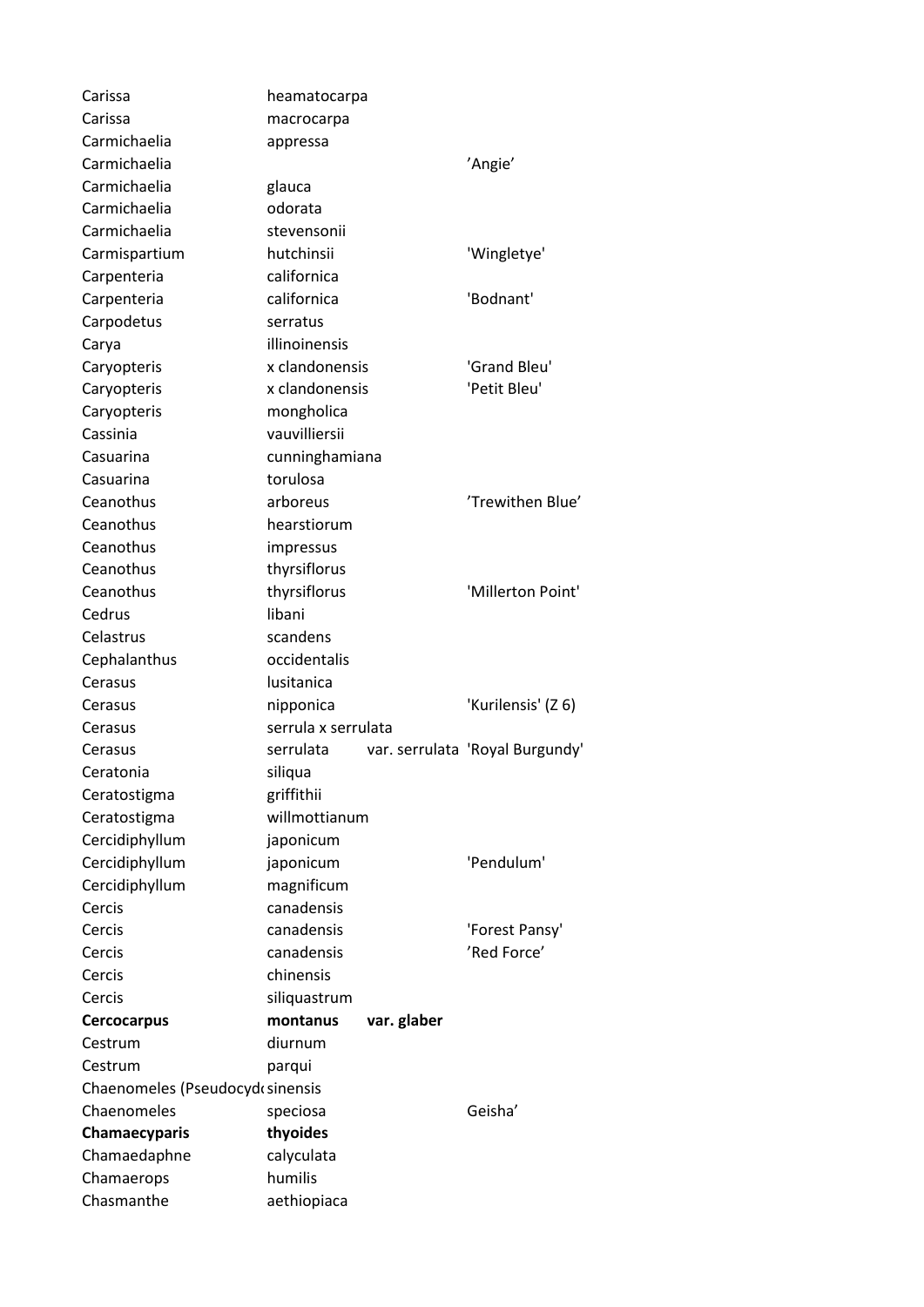| Chelonopsis          | yagiharana                   |                  |
|----------------------|------------------------------|------------------|
| Chilopsis            | linearis                     |                  |
| Chimonanthus         | praecox                      |                  |
| Chimonanthus         | praecox                      | 'Grandiflorus'   |
| Chimonanthus         | praecox                      | 'Yunnanensis'    |
| Chimonanthus         | nitens                       |                  |
| Chimonanthus         | var. salicifolius<br>nitens  |                  |
| Chionanthus          | retusus                      |                  |
| Chionanthus          | virginicus                   |                  |
| Chitalpa             | tachkatensis                 |                  |
| Chlorophytum         | bowkeri                      |                  |
| Choisya              | arizonica                    | 'Dazzler'        |
| Choisya              | ternata                      |                  |
| Choisya              | ternata                      | 'Moonsleeper'    |
| Chondropetalum       | tectorum                     |                  |
| Chuquiraga           | sp.                          |                  |
| Cinnamomum           | camphora                     |                  |
| Cinnamomum           | glanduliferum                |                  |
| Cinnamomum           | porrectum                    |                  |
| Cinnamomum           | wilsonii                     |                  |
| Cirsium              | subcoriaceum                 |                  |
| Cistus               | crispus                      | 'Repens'         |
| Cistus               | X hybridus = corbariensis    |                  |
| Cistus               | X hybridus                   | 'Gold Prize'     |
| Cistus               | parviflorus                  |                  |
| Cistus               | purpureus                    |                  |
| Cistus               | x skambergii                 |                  |
| Citharexylum         | spicatum                     |                  |
| Citronella           | mucronata                    |                  |
| Citrus               | x aurantium                  |                  |
| Citrus               | limon                        | 'Garey's Eureka' |
| Clematis             | cirrhosa                     | 'Freckles'       |
| Clematis             |                              | 'Docteur Ruppel' |
| Clerodendron         | bungei                       | 'Pink Diamond'   |
| Clerodendron         | trichotonum<br>var. fargesii |                  |
| Clethra              | alnifolia                    | 'Cottendale'     |
| Clethra              | alnifolia                    | 'Ruby Spice'     |
| Clethra              | arborea                      |                  |
| Clethra              | babinervis                   |                  |
| Clethra              | delavayi                     |                  |
| Clethra              | delavayi                     | 'Cavaleriei'     |
| Clethra              | fargesii                     |                  |
| Clethra              | mexicana                     |                  |
| Clethra              | pringlei                     |                  |
|                      |                              | 'Tricolor'       |
| Cleyera<br>Clianthus | japonica                     |                  |
|                      | puniceus                     |                  |
| Clianthus            | puniceus                     | 'Album'          |
| Clianthus            | puniceus                     | 'Flamingo'       |
| Clianthus            | puniceus                     | 'Red Cardinal'   |
| Cliftonia            | monophylla                   |                  |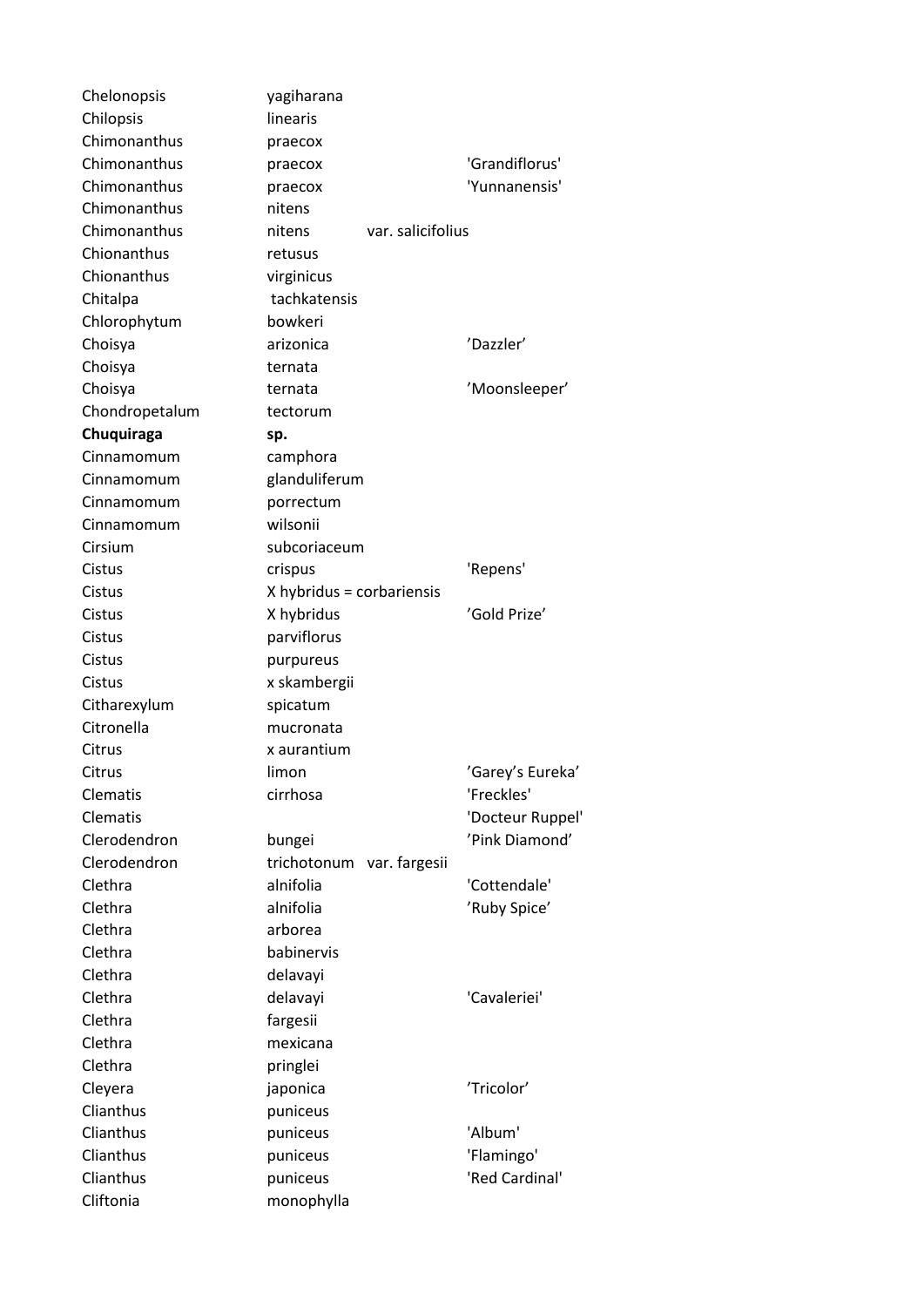| Clytostoma                         | callistegioides            |                    |
|------------------------------------|----------------------------|--------------------|
| Cocculus                           | laurifolius                |                    |
| Cocculus                           | orbiculatus                |                    |
| Codonopsis                         | pilosula                   |                    |
| Colletia                           | paradoxa                   |                    |
| Colletia                           | ulicina                    |                    |
| Colliguaya                         | odorifera                  |                    |
| Colquhounia                        | coccinea                   |                    |
| Comanthosphace = Leuco: stellipila |                            |                    |
| Combretum                          | erythrophyllum             |                    |
| Convolvulus                        | cneorum                    |                    |
| Convolvulus                        | sabatius (dark form)       |                    |
| Coprosma                           | acerosa                    |                    |
| Coprosma                           | ciliata                    |                    |
| Coprosma                           | crassifolia                |                    |
| Coprosma                           | x kirkii                   | 'Kirkii Variegata' |
| Coprosma                           | lucida                     |                    |
| Coprosma                           | parviflora                 |                    |
| Coprosma                           | parviflora                 | 'White drup'       |
| Coprosma                           | pseudocuneata              |                    |
| Coprosma                           | rugosa                     |                    |
| Coprosma                           |                            | 'Walter Brockie'   |
| Cordyline                          | australis                  |                    |
| Cordyline                          | australis                  | 'Pink Passion'     |
| Cordyline                          | australis                  | 'Red Star'         |
| Cordyline                          | indivisa                   |                    |
| Cornus                             | alba                       | 'Baton Rouge'      |
| Cornus                             | alba                       | 'Ivory Halo'       |
| Cornus                             | alternifolia               | 'Variegata'        |
| Cornus                             | canadensis                 |                    |
| Cornus                             | controversa                | 'Variegata'        |
| Cornus                             | controversa                | 'Pagoda'           |
| Cornus                             | var. chinensis<br>kousa    |                    |
| Cornus                             | mas                        |                    |
| Cornus                             |                            | 'Norman Hadden'    |
| Cornus                             | sanguinea                  | 'Compressa'        |
| Corokia                            | buddlejoides               |                    |
| Corokia                            | cotoneaster                |                    |
| Corokia                            | x virgata                  |                    |
| Corokia                            | x virgata                  | 'Sunsplash'        |
| Correa                             | alba                       |                    |
| Correa                             | backhouseana               |                    |
| Correa                             | baeuerlenii                |                    |
| Correa                             | decumbens                  |                    |
| Correa                             |                            | 'Dusky Bell'       |
| Correa                             | harrisii                   |                    |
| Correa                             | lawrenceana                | 'Deep Pink'        |
| Correa                             | lawrenceana var. genoensis |                    |
| Correa                             |                            | 'Marian's Marvel'  |
| Correa                             | pulchella pink form        |                    |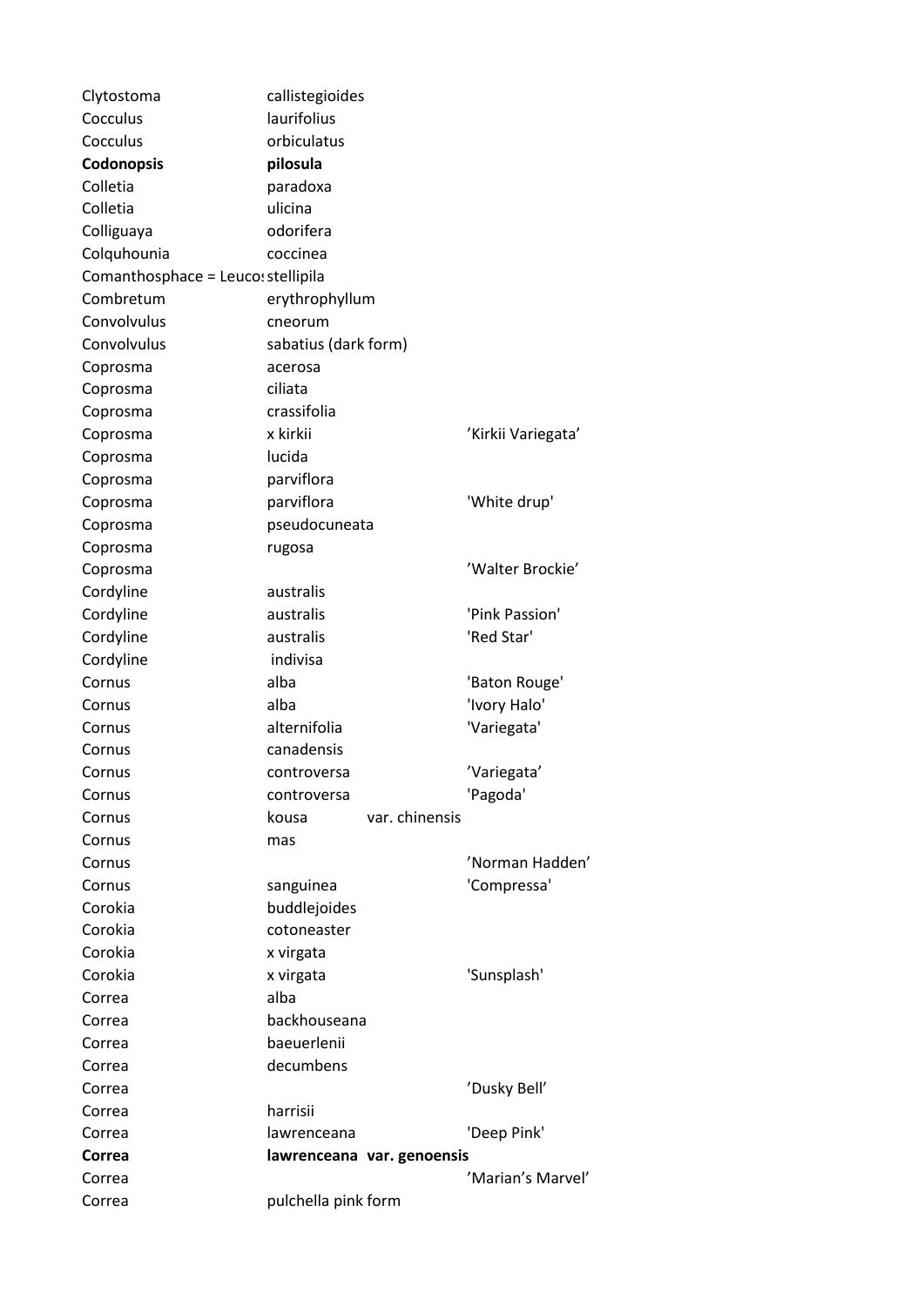| Correa                | reflexa                          |                   |
|-----------------------|----------------------------------|-------------------|
| Corylopsis            | pauciflora                       |                   |
| Corylopsis            | spicata                          |                   |
| Corylus               | avellana                         | 'Contorta'        |
| Corylus               | avellana                         | 'Laciniata'       |
| Corylus               | colurna                          |                   |
| Corymbia              | ficifolia                        |                   |
| Coryabutilon          | x suntense                       | 'Violetta'        |
| Cotinus               | coggygria                        | 'Young Lady'      |
| Cotinus               |                                  | 'Grace'           |
| Cotoneaster           | atropurpureus                    | 'Variegatus'      |
| Cotoneaster           | frieders                         | 'Evergreen'       |
| Crinodendron          | hookerianum                      |                   |
| Crinodendron          | hookerianum                      | 'Adriana Hoffman' |
| Crinodendron          | patagua                          |                   |
| Crinum                | x powellii                       |                   |
| Crocosmia             |                                  | 'Emily McKenzie'  |
| Crocosmia             |                                  | 'Lucifer'         |
| Crowea                | exaltata                         |                   |
| Cryptocarya           | alba                             |                   |
| Cryptomeria           | japonica                         | 'Araucarioides'   |
| <b>Cuminia</b>        | fernandeziana                    |                   |
| Cupressus             | cashmeriana                      |                   |
| Cyathodes             | colensoi                         |                   |
| Cyrilla               | racemiflora                      |                   |
|                       |                                  |                   |
|                       |                                  |                   |
| Cytisus=Argyrocytisus | battendieri                      |                   |
| <b>Dacrycarpus</b>    | cupressinum                      |                   |
| Dacrycarpus           | dacrydioides                     |                   |
| Dalbergia             | hupeana                          |                   |
| Dampiera              | diversifolia                     |                   |
| Danae                 | racemosa                         |                   |
| Daphne                | odora                            | 'Aureomarginata'  |
| Daphne                | odora                            | 'Mae-jima'        |
| Daphniphyllum         | macropodum                       |                   |
| Dasylirion            | cedrosanum                       |                   |
| Dasylirion            | leiophyllum                      |                   |
| Dasylirion            | longissimum                      |                   |
| Dasylirion            | weeleri                          |                   |
| Dasyphyllum           | diacanthoides (Z 8)              |                   |
| Davallia              | canariensis                      |                   |
| Decaisnea             | fargesii                         |                   |
| Decumaria             | barbara                          |                   |
| Dendromecon           | rigida                           |                   |
| Desfontainia          | spinosa                          |                   |
| Desmodium             | calyanthum                       |                   |
| Desmodium             | elegans                          |                   |
| Deutzia               | var. nakaiana 'Nikko'<br>crenata |                   |
| Deutzia               | x elegantissima                  | 'Rosealind'       |
| Deutzia<br>Deutzia    | glabra<br>multiradiata           |                   |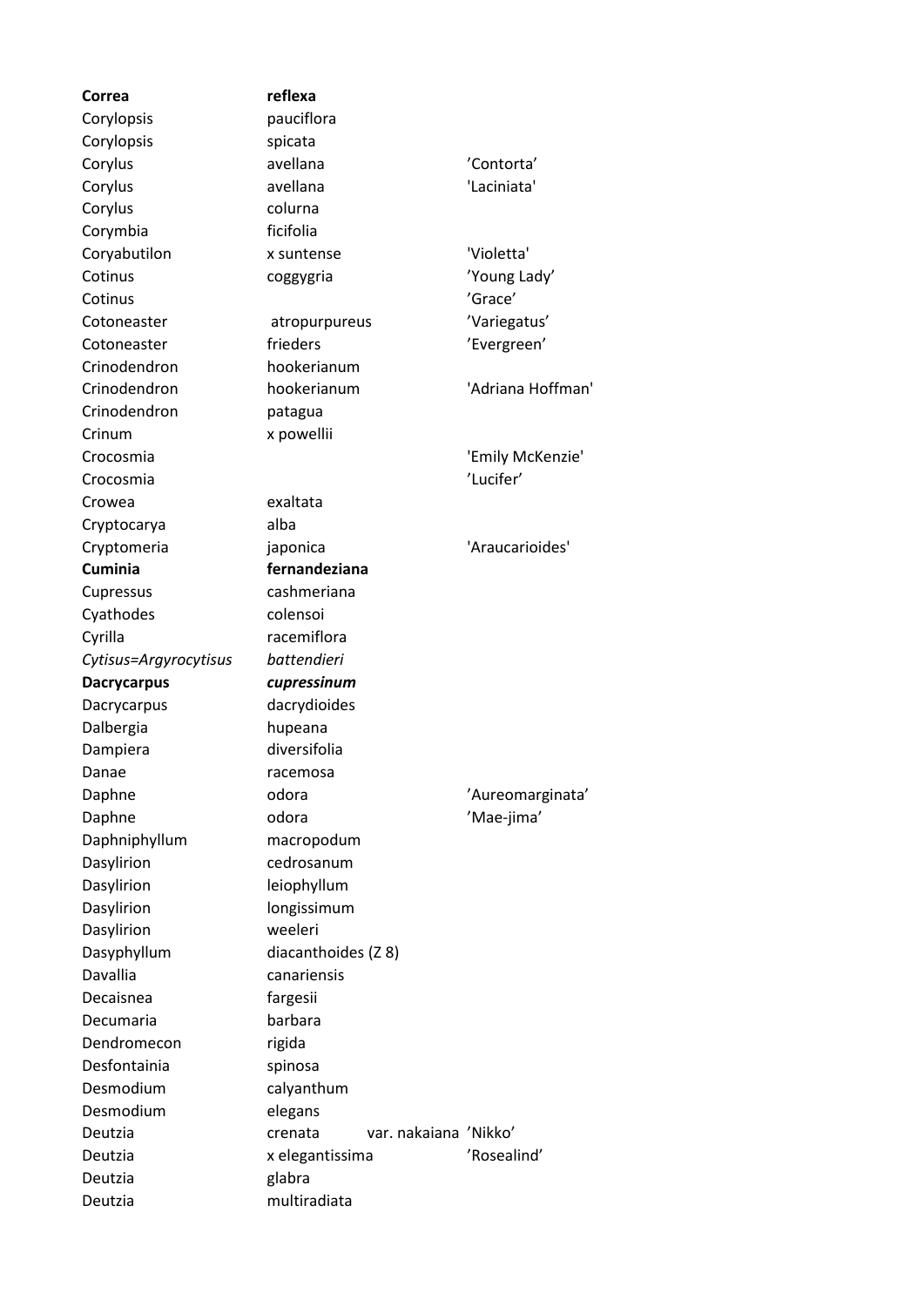| Deutzia              |               | setchuenensis var. corymbiflora |
|----------------------|---------------|---------------------------------|
| Deutzia              | taiwanensis   |                                 |
| Dianella             | nigra         |                                 |
| Dianella             | tasmanica     |                                 |
| Dichroa              | febrifuga     |                                 |
| Dierama              |               | 'Arven'                         |
| Dierama              | dracomontanum |                                 |
| Dierama              | pulcherrinum  |                                 |
| <b>Dietes</b>        | bicolor       |                                 |
| <b>Dietes</b>        | grandiflora   |                                 |
| Diosma               | ericoides     | 'Pink Fontain'                  |
| Diosma               | hirsuta       | 'Sunset Gold'                   |
| Diospyros            | lotus         |                                 |
| (Diostea)            | juncea        |                                 |
| Dipelta              | floribunda    |                                 |
| Dipelta              | yunnanensis   |                                 |
| Dipyrena (Diostea)   | juncea        |                                 |
| <b>Disanthus</b>     | cercidifolius |                                 |
| <b>Disanthus</b>     | ovatifolius   |                                 |
| <b>Discaria</b>      | toumatou      |                                 |
| Disemma (Passiflora) | herbertiana   |                                 |
| Distyliopsis         | tutcheri      |                                 |
| Distylium            | myricoides    |                                 |
| Distylium            | racemosum     |                                 |
| Distylium            | racemosum     | 'Vintage Jade' (Z 7)            |
| Dolichandra          | ungnis-cacti  |                                 |
| Dombeya              | burgessiae    |                                 |
| Doryanthes           | palmeri       |                                 |
| Dorycnium            | hirsutum      |                                 |
| Dovyalis             | caffra        |                                 |
| Dracaena             | draco         |                                 |
| Dregea               | sinensis      |                                 |
| <b>Drimys</b>        | lanceolata    |                                 |
| Drimys               | winteri       |                                 |
| <b>Drimys</b>        | winteri       | var. chilensis (Z 8)            |
| <b>Dunalia</b>       | spinosa       |                                 |
| <b>Dryandra</b>      | formosa       |                                 |
| Dyckia               | frigida       |                                 |
| <b>Dyospyros</b>     | lycioides     |                                 |
| Eccremocarpus        | scaber        |                                 |
| Edgeworthia          | chrysantha    |                                 |
| Edgeworthia          | chrysantha    | 'Red Dragon'                    |
| Ehretia              | acuminata     |                                 |
| Ehretia              | anacua        |                                 |
| Ehretia              | dicksonii     |                                 |
| Ehretia              | rigida        |                                 |
| Elaeagnus            | angustifolia  | 'Quicksilver'                   |
| Elaeagnus            | formosensis   |                                 |
| Elaeagnus            | multiflora    |                                 |
| <b>Elaeagnus</b>     | thumbergii    |                                 |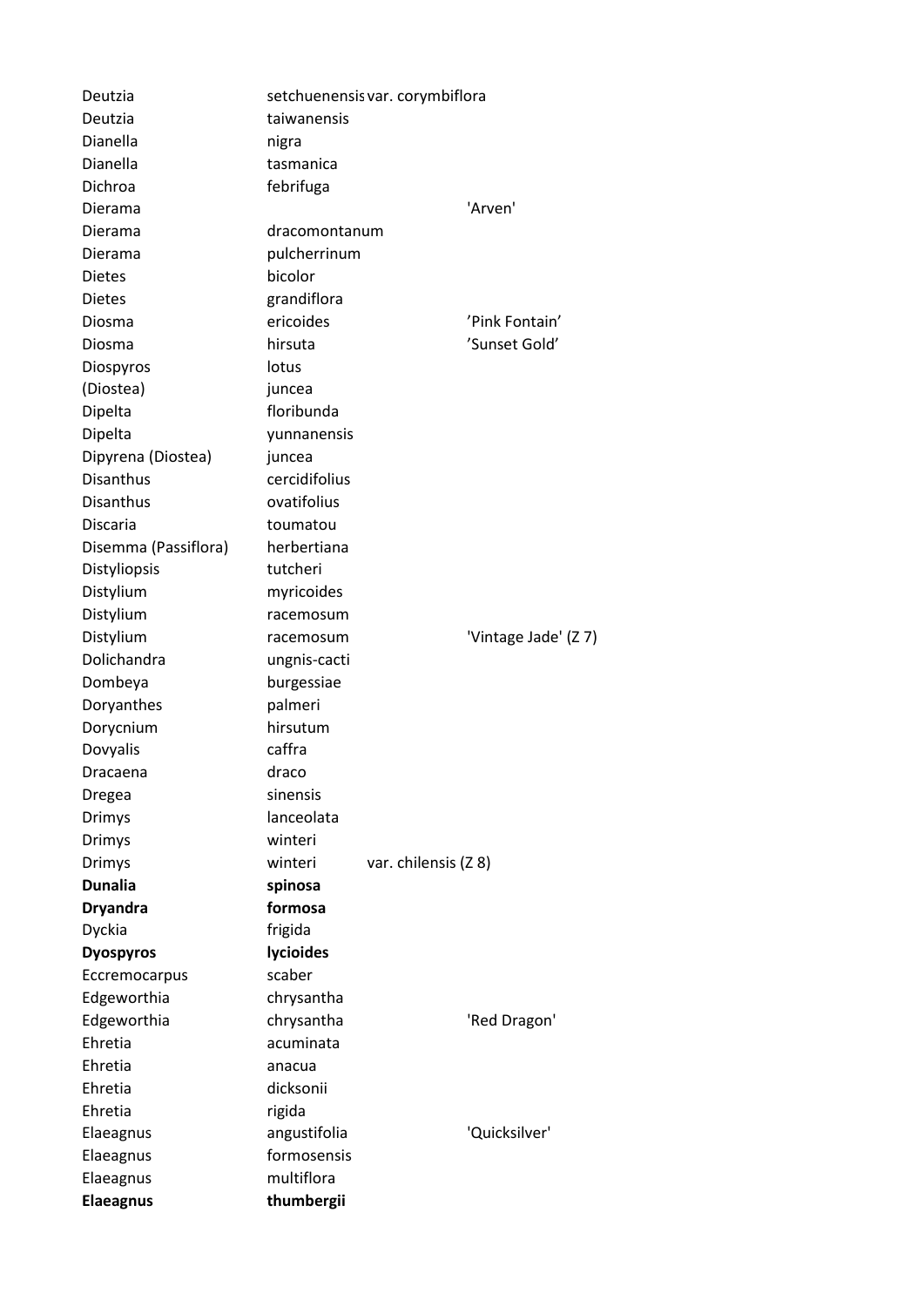| Elegia            | capensis                    |                    |                 |
|-------------------|-----------------------------|--------------------|-----------------|
| Elegia            | tectorum                    |                    |                 |
| Eleutherococcus   | sieboldianus                |                    | 'Variegatus'    |
| Elshotzia         | stauntonii                  |                    |                 |
| Elshotzia         | stauntonii                  | f. albiflora       |                 |
| Elytropus         | chilensis                   |                    |                 |
| Embothrium        | coccineum                   |                    |                 |
| Enkianthus        | campanulatus var. palibinii |                    |                 |
| Enkianthus        | campanulatus                |                    | 'Victoria'      |
| <b>Fnkianthus</b> | perulatus                   |                    | 'Alba'          |
| Ensete = Musella  | lasiocarpum                 |                    |                 |
| Epacris           | impressa                    |                    |                 |
| Epacris           | longiflora                  |                    |                 |
| Ercilla           | volubilis                   |                    |                 |
| Eremophila        | maculata                    |                    |                 |
| Eremophila        | maculata                    |                    | 'Aurea'         |
| Erica             | arborea                     |                    | 'Albert's Gold' |
| <b>Frica</b>      | arborea                     |                    | 'Estrella Gold' |
| Erica             | baccans                     |                    |                 |
| Erica             | canaliculata                |                    |                 |
| Erica             | x darleyensis               |                    | 'Kramer's Rote' |
| Erica             | erigena                     |                    | 'Superba'       |
| Erica             | terminalis                  |                    |                 |
| Erica             | x veitchii                  |                    | 'Pink Joy'      |
| Eriobotrya        |                             |                    | 'Coppertone'    |
| Eriobotrya        | japonica                    |                    |                 |
| Eriostemon        | myoporoides                 |                    |                 |
| Erythrina         | crista galli                |                    |                 |
| Escallonia        | illinita                    |                    |                 |
| Escallonia        | laevis                      |                    |                 |
| Escallonia        |                             |                    | 'Red Dream'     |
| Escallonia        | revoluta                    |                    |                 |
| Eucalyptus        | alpina                      |                    |                 |
| <b>Eucalyptus</b> | archeri                     |                    |                 |
| <b>Eucalyptus</b> | cinerea                     |                    |                 |
| Eucalyptus        | coccifera                   |                    |                 |
| Eucalyptus        | cordata                     |                    |                 |
| Eucalyptus        | crenulata                   |                    |                 |
| Eucalyptus        | globulus                    |                    |                 |
| <b>Eucalyptus</b> | gregsoniana                 |                    |                 |
| Eucalyptus        | gunnii                      | var, divaricata    |                 |
| Eucalyptus        | leucoxylon                  | subsp. megalocarpa |                 |
| <b>Eucalyptus</b> | moorei                      | var, moorei        |                 |
| <b>Eucalyptus</b> | morrisbyi                   |                    |                 |
| <b>Eucalyptus</b> | nicholii                    |                    |                 |
| <b>Eucalyptus</b> | nitens                      |                    |                 |
| Eucalyptus        | pauciflora                  | subsp. niphophilla |                 |
| <b>Eucalyptus</b> | perriniana                  |                    |                 |
| <b>Eucalyptus</b> | pulverulenta                |                    |                 |
| Eucalyptus        | rubida                      |                    |                 |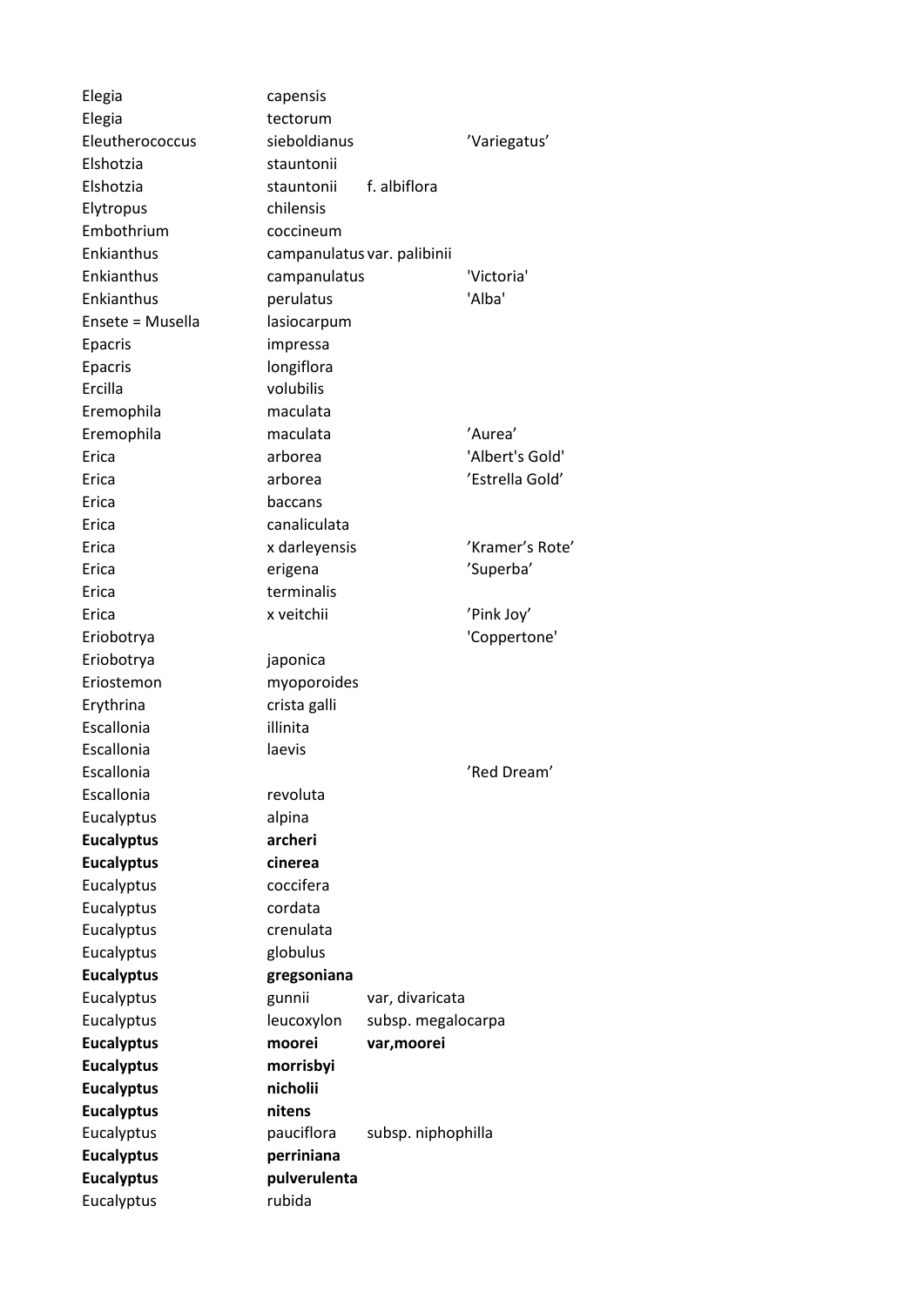**Eucalyptus saxatilis Eucalyptus stellulata** Eucalyptus viminalis Eucomis automnalis Eucomis bicolor Eucomis comosa Eucommia ulmoides Eucryphia glutinosa Euonymus japonicus Euonymus planipes Euphorbia stygiana Euryops pectinatus Euryops tysonii Euryops virgineus Fabiana imbricata Fargesia murieliae Fatsia iaponica Felicia echinata **Fendlera rupicola**

Eucryphia x hillieri 'Winton' Eucryphia x intermedia 'Rostrevor' Eucryphia x nymansensis 'Nymansay' Eucryphia x nymansensis 'Nymans Silver' **Eugenia myrtifolia 'Newport'** Euonymus alatus 'Compactus' Euonymus fortunei 'Emerald Gaiety' Euonymus fortunei 'Emerald'n Gold' Euonymus japonicus 'Bravo' Euonymus japonicus 'Medio Picta' Euonymus japonicus 'Microphyllus' Euonymus japonicus 'Microphyllus Albovariegatus' Euphorbia 'Arven' Euphorbia 'Tasmanian Tiger' Eurya japonica 'Angustifolia Variegata' **Euryops brachypodus** Euryops chrysanthemoides **Euryops pectinatus 'Sunshine'** Exochorda x macrantha 'The Bride' Exochorda serratifolia 'Snow White' Fabiana imbricata 'Prostrata' Fabiana imbricata 'Violacea' Fagus sylvatica 'Asplenifolia' Fagus sylvatica 'Dawyck Gold' Fagus sylvatica 'Dawyck Purple' Fagus sylvatica 'Pendula' Fagus sylvatica 'Purpurea Pendula' Fascicularia bicolor subsp. canaliculata Fascicularia pitcairnifolia Fatshedera lizei lizei 'Annemieke' Ficus carica 'Brown Turket'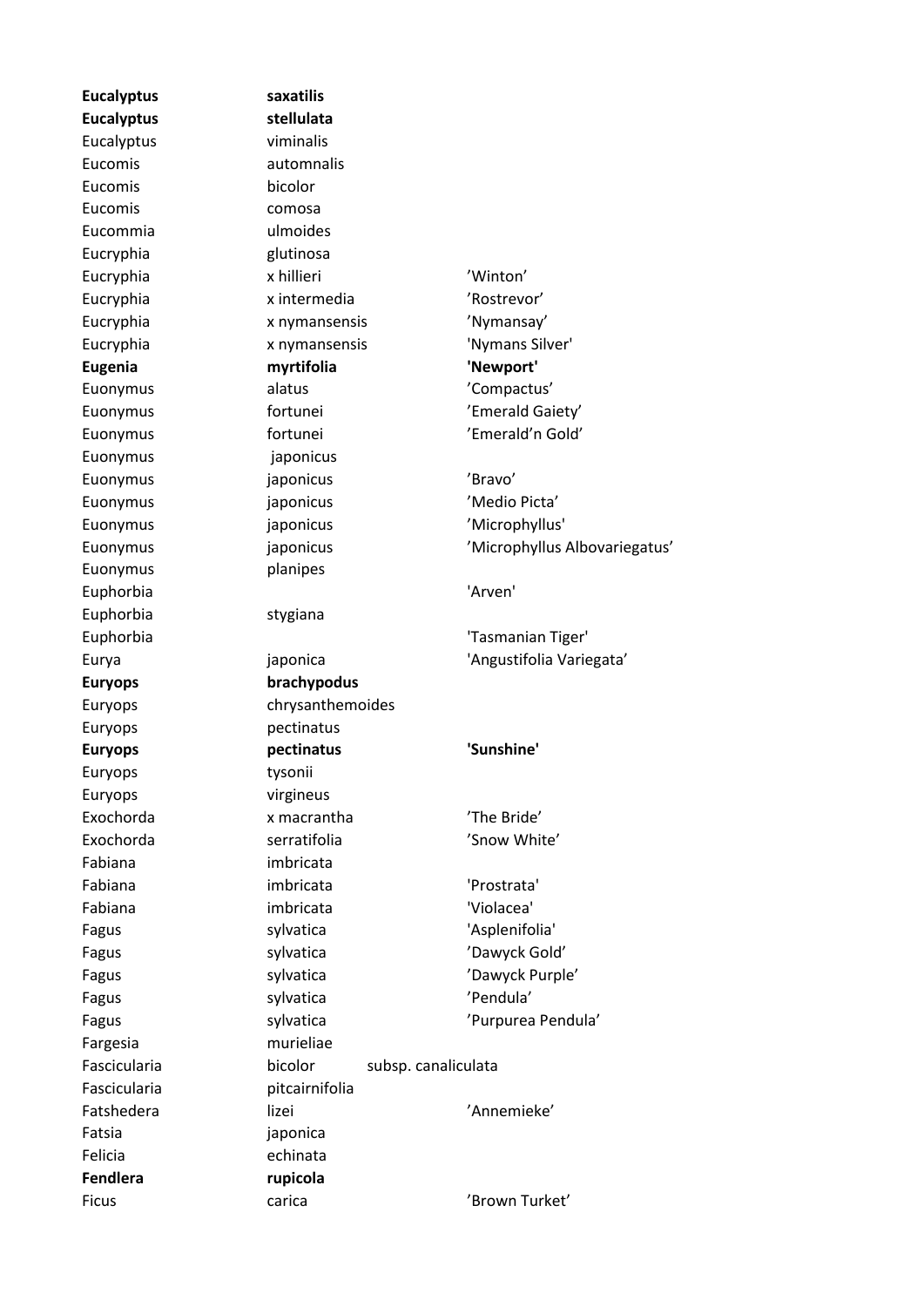| <b>Ficus</b>         | carica                   | 'Madeleine 2 saisons'                   |
|----------------------|--------------------------|-----------------------------------------|
| <b>Ficus</b>         | carica                   | 'Violette normande'                     |
| <b>Ficus</b>         | pumila                   |                                         |
| <b>Ficus</b>         | pumila                   | 'Variegata'                             |
| <b>Ficus</b>         | tikoua                   |                                         |
| Firmiana             | simplex                  |                                         |
| <b>Flindersia</b>    | australis                |                                         |
| Forsythia            |                          | 'Crispa'                                |
| Forsythia            | suspensa                 |                                         |
| Fothergilla          | major                    |                                         |
| Fremontodendron      |                          | 'Californica Glory'                     |
| Freylinia            | lanceolata               |                                         |
| Fuchsia              | x colensoi               |                                         |
| Fuchsia              | decussata                |                                         |
| Fuchsia              | excorticata              |                                         |
| Fuchsia              | hatschbachii             |                                         |
| Fuchsia              | lycoides                 |                                         |
| Fuchsia              | microphylla              |                                         |
| Fuchsia              | paniculata               |                                         |
| <b>Fuchsia</b>       | procumbens               |                                         |
| Fuchsia              | procumbens               | 'Variegata'                             |
| Fuchsia              | regia                    |                                         |
| Fuchsia              | thymifolia               | subsp. minimiflora                      |
| Furcraea             | foetida                  |                                         |
| Furcraea             | parmentieri              |                                         |
|                      |                          |                                         |
| Gardenia             |                          |                                         |
| Gardenia             | jasminoides              | 'Kleim's Hardy'<br>'Perfumed Petticoat' |
| Gardenia             | jasminoides              | Summer Snow'                            |
|                      | jasminoides<br>taxifolia |                                         |
| Gardoquia            |                          | 'James Roof'                            |
| Garrya               | elliptica                |                                         |
| Garrya<br>Gaultheria | wrightii<br>mucronata    | 'Alba'                                  |
| Gaultheria           | mucronata                |                                         |
| Gaultheria           |                          | 'Bells Seedling'<br>'Crimsoniana'       |
| Gaultheria           | mucronata                |                                         |
| Gaultheria           | procumbens<br>shallon    |                                         |
| Genista              | aetnensis                |                                         |
| Genista              |                          |                                         |
|                      | pilosa                   | 'Lemon Spreader'                        |
| Genista              | tinctoria                |                                         |
| Gesnouinia           | arborea                  |                                         |
| Gevuina              | avellana                 |                                         |
| Ginkgo               | biloba                   | 'Menhir'                                |
| <b>Gladiolus</b>     | papilio                  |                                         |
| Gleditsia            | aquatica                 |                                         |
| Gomphostigma         | virgata                  |                                         |
| Goodenia             | ovata                    |                                         |
| Goodia               | lotifolia                |                                         |
| Gordlinia            | grandiflora              |                                         |
| Gordonia<br>Gordonia | axillaris<br>yunnanensis |                                         |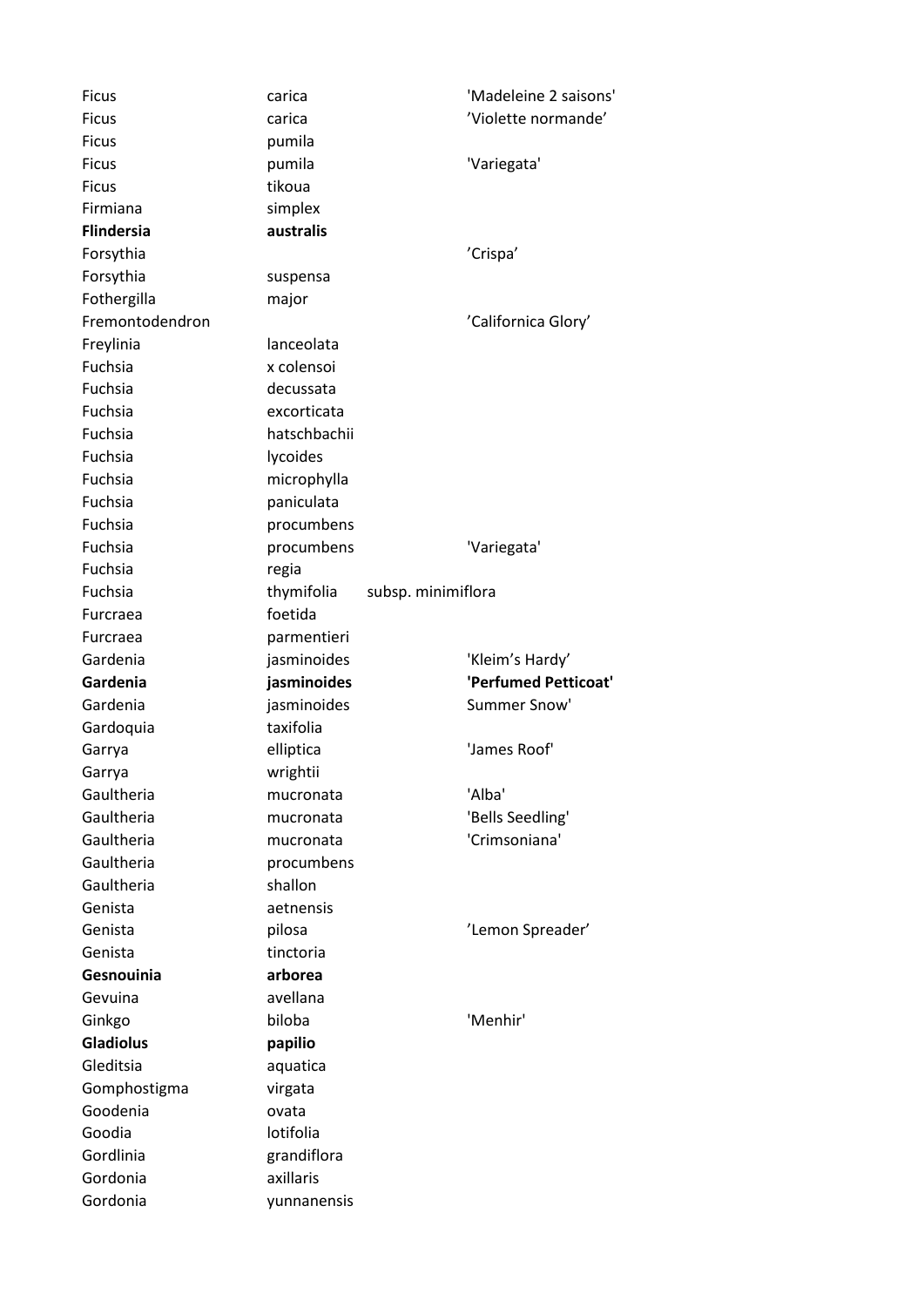Greigia landbeckii Greigia sphacelata Grevillea australis Grevillea juniperina Grevillea miqueliana Grevillea **olivacea** Grevillea robusta Grevillea victoriae Grewia flava Grewia **occidentalis** Griselinia jordinifolia Griselinia littoralis Griselinia racemosa Griselinia ruscifolia Griselinia scandens Gunnera tinctoria Gymnocladus dioica Habranthus martinezii Habranthus tubispathus Hakea epiglottis Hakea microcarpa Hakea nodosa Hakea salicifolia Halimiocistus sahucii Halimium lasianthum Halimium libanotis Halimium ocymoides Halleria lucida Halocarpus bidwillii

Grevillea 'Forest Rambler' Grevillea 'John Evans' Grevillea iuniperina 'Molonglo' Grevillea juniperiana 'Prostate Red' Grevillea juniperina f. sulphurea Grevillea 'Nancy Otzen' Grevillea prostrata 'Aurea' Grevillea 'Robyn Gordon' **Grevillea 'Robyn Hood'** Grevillea rosmarinifolia Grevillea x semperflorens Grewia biloba var. parviflora Griselinia littoralis littoralis 'Bantry Bay' Griselinia littoralis littoralis 'Green Jewel' Griselinia littoralis littoralis 'Variegata' Gynostemma pentaphyllum **Hakea sericea 'Rosea'** Halesia monticola 'Variegata' Halimiocistus sahucii 'Ice Dancer' Halimiocistus wintonensis 'Merrist Wood Cream' Halleria lucida 'Alba'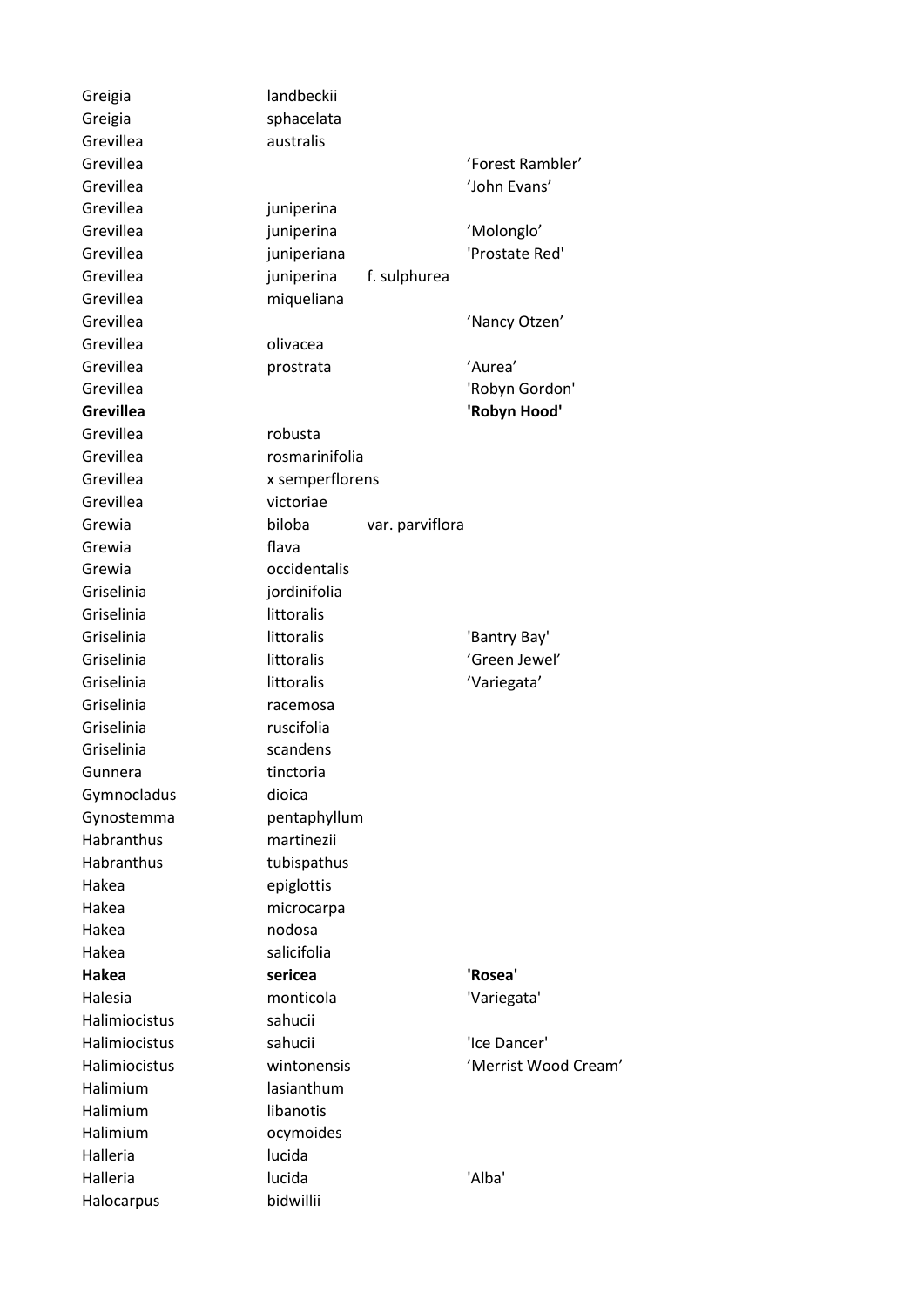Hamamelis virginiana Hardenbergia comptoniana Hardenbergia violacea Hebe albicans Hebe 'Arven' in the settlement of the settlement of the settlement of the settlement of the settlement of the s Hebe **brevifolia** Hebe buxifolia 'Nana' Hebe  $'$ Champagne' Hebe diosmifolia Hebe elliptica Hebe x fransciscana 'Blue Gem' Hebe 'Mrs Winder' (Z 8) Hebe 'New Zeland' Hebe odora Hebe odora 'Prostate' Hebe 'Ouessant' Hebe **pimeleoides** Hebe pimeleoides 'Quicksilver' Hebe rakaiensis Hebe recurvata 'Aoira' (Z 8) Hebe 'Red edge' Hebe 'Spray Lavander' (Spray Lavander' Hebe stricta Hebe subalpina Hebe topiara Hebe vernicosa Hebe 'Wiri Image' Hedychium coccineum Hedychium densiflorum Hedychium 'Tresco' Helianthemum **International Communist Communist Communist Communist Communist Communist Communist Communist Communist Communist Communist Communist Communist Communist Communist Communist Communist Communist Communist Comm** Helichrysum selago Helwingia chinensis 'Broadleaf Form' (Z 8) Helwingia himalaica Helwingia japonica **Helwingia omeiensis Hemiptelea davidii** Heptacodium miconioides Hesperaloe parviflora Hibbertia aspera Hibbertia obtusifolia Hibbertia scandens Hibbertia serrata Hibbertia tasmanica Hibbiscus coccineus Hibbiscus mutabilis Hibiscus paramutabilis Hibiscus sinosyriacus 'Autumn Surprise' Hibiscus syriacus 'Diane' Hibiscus syriacus 'Lavender Chiffon'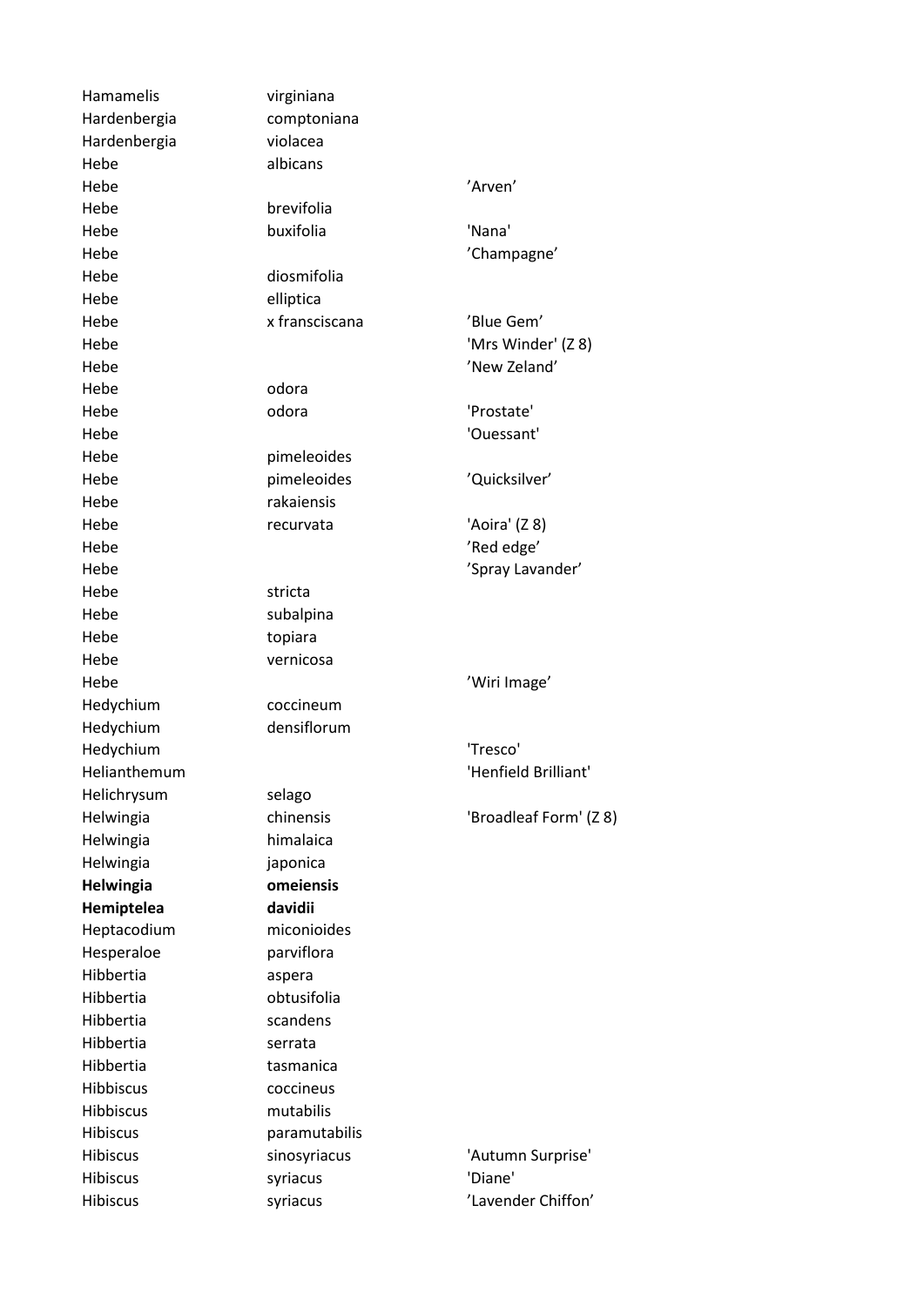Hibiscus syriacus 'Pink Giant' Hippocrepis = Coronilla emerus Hippophae rhamnoides Hippophae rhamnoides 'Leikora' **Hippophae rhamnoides 'Solo'** Hoheria lyallii Hoheria populnea Hoheria populnea 'Variegata' Hoheria 'Purple Delta' Hoheria sexstylosa Hoheria sexstylosa 'Stardust' Holboellia coriacea Holboellia grandiflora Holboellia latifolia Holodiscus discolor Hovenia dulcis Humulus lupunus 'Aureus' Huodendron tibeticum Hydrangea anomala subsp. petiolaris Hydrangea anomala subsp. petiolaris var cordifolia Hydrangea arborescens 'Annabelle' Hydrangea arborescens 'Bounty' Hydrangea aspera 'Gongshan' Hydrangea aspera 'Macrophylla' Hydrangea aspera 'Rocklon' Hydrangea aspera 'Titania' Hydrangea aspera 'Villosa' Hydrangea 'Bellevue' Hydrangea hirta x arborescens Hydrangea involucrata 'Sterilis' Hydrangea involucrata 'Yoraku' Hydrangea involucrata 'Viridescens' Hydrangea lobbii Hydrangea longipes Hydrangea macrophylla 'Amethyst' Hydrangea macrophylla 'Bachstelze' Hydrangea macrophylla 'Blaumeise' Hydrangea macrophylla 'Blue Diamond' Hydrangea macrophylla 'Brugg' Hydrangea macrophylla 'Camailleux' Hydrangea macrophylla 'Chaperon rouge' Hydrangea macrophylla 'Eisvogel' Hydrangea macrophylla 'Etanin' Hydrangea macrophylla 'Frau Katsuko' Hydrangea macrophylla 'Geisha' Hydrangea macrophylla 'Gimpel' Hydrangea macrophylla 'Grant's Choice' Hydrangea macrophylla 'Hanabi' Hydrangea macrophylla 'Harlequin' Hydrangea macrophylla 'Hobella'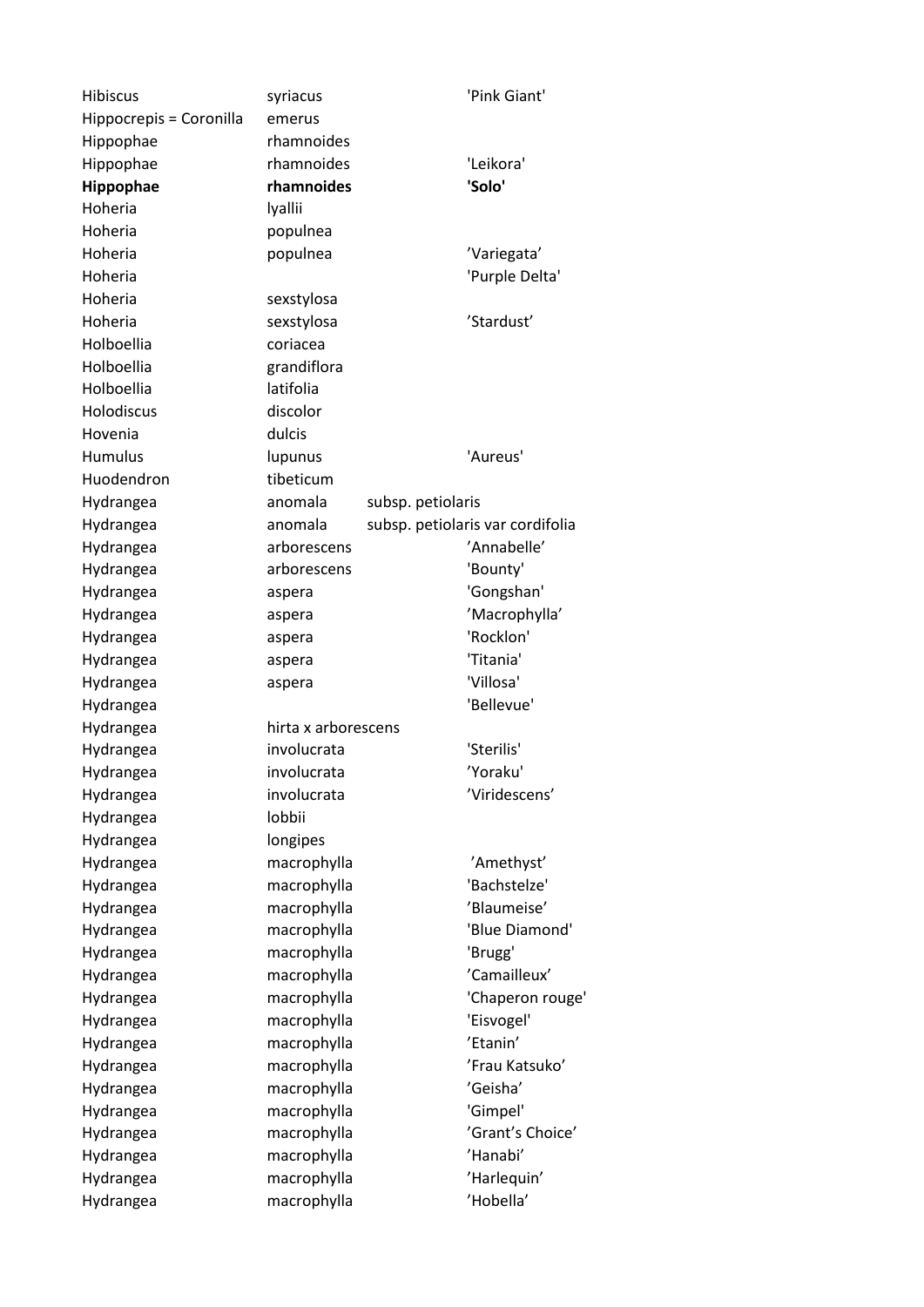Hydrangea sargentiana

Hydrangea macrophylla 'Holstein' Hydrangea macrophylla 'Hopaline' Hydrangea macrophylla 'Hornli' Hydrangea macrophylla 'Intermezzo' Hydrangea macrophylla 'Izu-no-hana' Hydrangea macrophylla 'Jogasaki' Hydrangea macrophylla 'Klaveren' Hydrangea macrophylla 'Lanzelot' Hydrangea macrophylla 'La Perle' Hydrangea macrophylla 'Lausanne' Hydrangea macrophylla 'L K 49' Hydrangea macrophylla 'Masja' Hydrangea macrophylla 'Messalina' Hydrangea macrophylla 'Mrs Kumiko' Hydrangea macrophylla 'Nachtigall' Hydrangea macrophylla 'Nigra' Hydrangea macrophylla 'Nikko Blue' Hydrangea macrophylla 'Oregon Pride' Hydrangea macrophylla 'Pengwyn' Hydrangea macrophylla 'Pia' Hydrangea macrophylla 'Rotschwanz' Hydrangea macrophylla 'Seafoam' Hydrangea macrophylla 'Taube' Hydrangea macrophylla 'Tovelil' Hydrangea macrophylla 'Tricolor' Hydrangea macrophylla 'Westfalen' Hydrangea macrophylla 'Zaunkonig' Hydrangea macrophylla 'Zeisig' Hydrangea paniculata 'Diamantino' Hydrangea paniculata 'Grandiflora' Hydrangea paniculata 'Little Lime' Hydrangea paniculata 'Phamtom' Hydrangea paniculata 'Prim White' Hydrangea **paniculata** 'Silver Dollar' Hydrangea paniculata 'Tender Rose' Hydrangea **paniculata** 'Vanille Fraise' Hydrangea 'Preziosa' Hydrangea quercifolia 'Harmony'

Hydrangea macrophylla 'Madame Emile Mouillere' Hydrangea macrophylla 'Mariesii Lilacina' Hydrangea macrophylla 'Merveille Sanguine' Hydrangea macrophylla 'Neige Orleanaise' Hydrangea macrophylla 'Renate Steiniger' Hydrangea macrophylla 'Sœur Thérèse' Hydrangea paniculata 'Diamant Rouge' Hydrangea paniculata 'Early Sensation' Hydrangea paniculata 'Pink Diamond' Hydrangea **paniculata** 'Sunday Fraise'

Hydrangea scandens subsp. Chinen 'Angustipetala'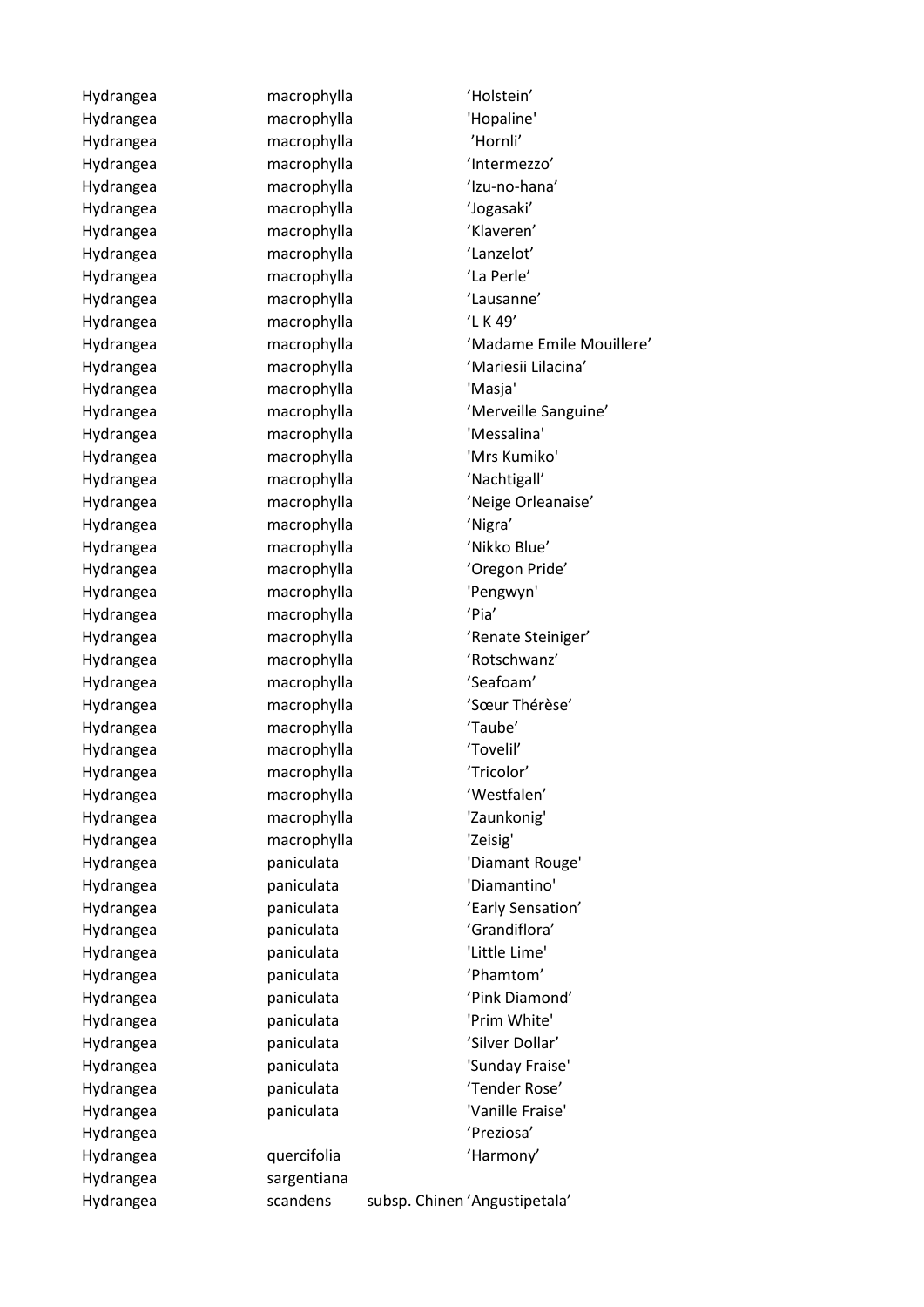Hydrangea seemannii Hydrangea serrata 'Beniyama' Hydrangea serrata 'Bluebird' Hydrangea serrata 'Blue Deckle' Hydrangea serrata 'Chishima' Hydrangea serrata 'Graciosa' Hydrangea serrata 'Mont Aso' Hydrangea serrata 'Ramis Pictis' Hydrangea serrata 'Rosalba' Hydrangea serrata 'Santiago' Hydrangea serrata 'Shojo' Hydrangea serratifolia Hymenosporum flavum **Hypericum balearicum** Hypericum 'Hidcote' Hypericum moserianum 'Tricolor' Hypericum prolificum Idesia **polycarpa** Ilex x ataclarensis 'Golden King' Ilex aquifolium 'Alaska' Ilex aquifolium 'Flavescens' Ilex canariensis Ilex cassine Ilex castaneaefolia Ilex cornuta Ilex crenata 'Fastigiata' Ilex crenata 'Shino-fukurin' Ilex dimorphophylla Ilex discolor **Ilex glabra** Ilex latifolia Ilex meserveae 'Little Rascal' Ilex paraguariensis Ilex peduncularis Ilex perado Ilex vomitoria 'Nana' Ilex vomitoria 'Will Fleming' Iliamna rivularis Illicium floridanum Illicium henryi Illicium jiadifengpi **Illicium oligandrum** Illicium parviflorum Illicium simonsii Impatiens tinctoria **Indigofera dielsiana** Indigofera dosua Indigofera heterantha

Hydrangea serrata 'Miyama Yae Murasaki' Ilex aquifolium 'Myrtifolia Aurea Maculata'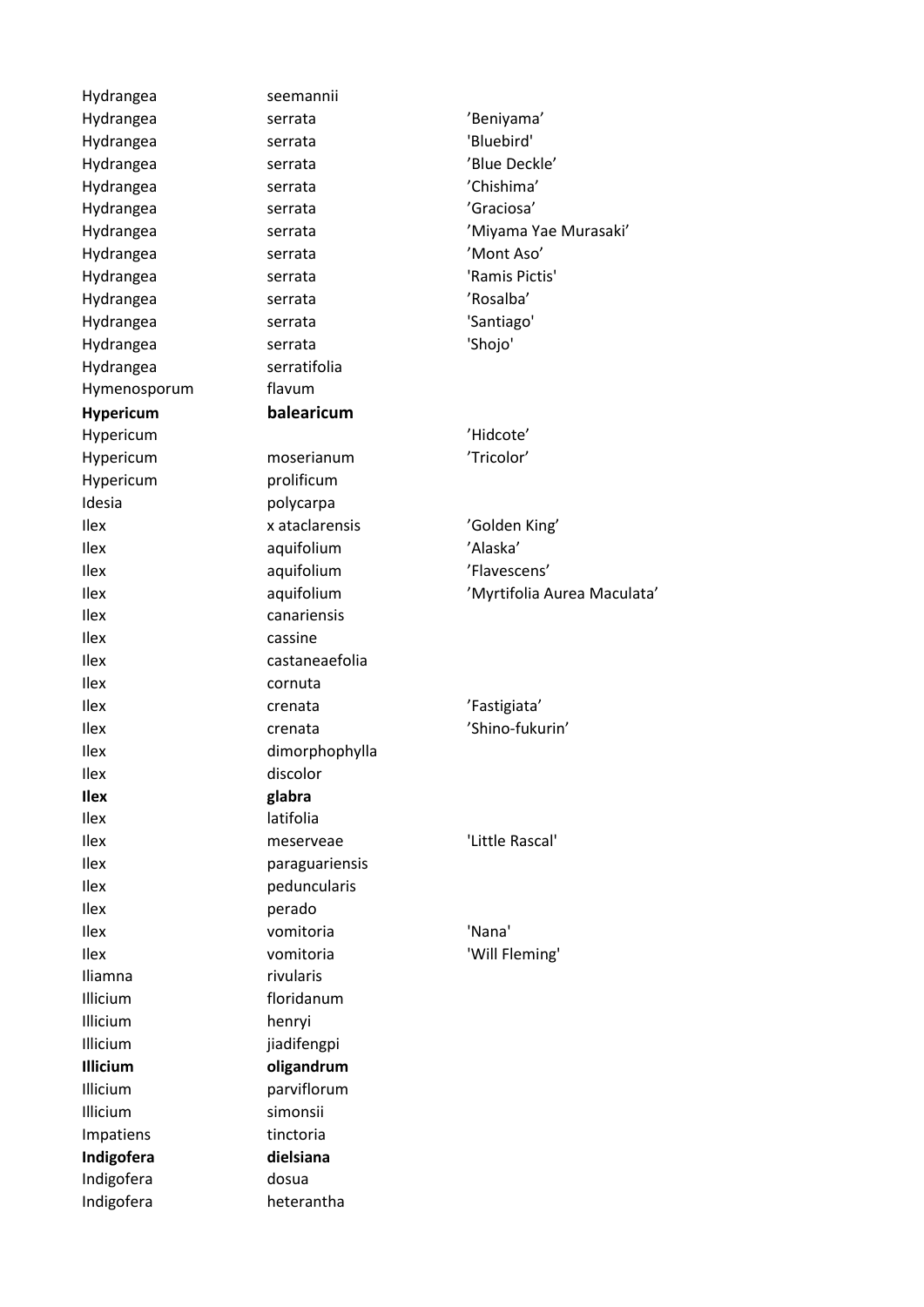| lochroma          | australe                 |                      |
|-------------------|--------------------------|----------------------|
| lochroma          | cyaneum                  |                      |
| Isoplexis         | canariensis              |                      |
| <b>Isoplexis</b>  | isabelliana              |                      |
| Isoplexis         | spectrum                 |                      |
| Isopogon          | anemonifolius            |                      |
| Isopogon          | formosus                 |                      |
| Itea              | ilicifolia               |                      |
| Itea              | japonica                 | 'Beppu'              |
| Itea              | yunnanensis              |                      |
| Itoa              | orientalis               |                      |
| Jacaranda         | caucana                  |                      |
| Jacaranda         | mimosifolia              |                      |
| Jamesia           | americana                |                      |
| Jasminum          | azoricum                 |                      |
| Jasminum          | beesianum                |                      |
| Jasminum          | dispersum                |                      |
| Jasminum          | fructicans               |                      |
| Jasminum          | humile                   |                      |
| Jasminum          | multipartitum            |                      |
| Jasminum          | officinale               |                      |
| Jasminum          | officinale               | 'Argenteovariegatum' |
| Jasminum          | polyanthum               |                      |
| Jasminum          | sambac                   |                      |
| Jovellana         | punctata                 |                      |
| Jovellana         | sinclairii               |                      |
| Jovellana         | violacea                 |                      |
| Juglans           | regia                    |                      |
| Juniperus         | communis                 | 'Grenn Carpet'       |
| Juniperus         | x media                  | 'Old Gold'           |
| Juniperus         | squamata                 | 'Blue Star'          |
| Kadsura           | japonica                 |                      |
| Kadsura           | japonica                 | 'Variegata'          |
| <b>Kageneckia</b> | oblonga                  |                      |
| Kalmia            | f. rubra<br>angustifolia |                      |
| Kalmia            | polifolia                | 'Compacta'           |
| Kennedia          | coccinea                 |                      |
| Kennedia          | rubicunda                |                      |
| Kerria            | japonica                 | 'Plenifera'          |
| Knightia          | excelsa                  |                      |
| Kniphofia         | rooperi                  |                      |
| Koelreuteria      | paniculata               |                      |
| Koelreuteria      | paniculata               | 'Fastigiata'         |
| Kolkwitzia        | amabilis                 |                      |
| Kunzea            | ambigua                  |                      |
| Kunzea            | baxteri                  |                      |
| Kunzea            | ericifolia               |                      |
| Kunzea            | montana                  |                      |
| Kunzea            | parviflora               |                      |
| Lagestroemia      | indica                   | 'Braise d'été'       |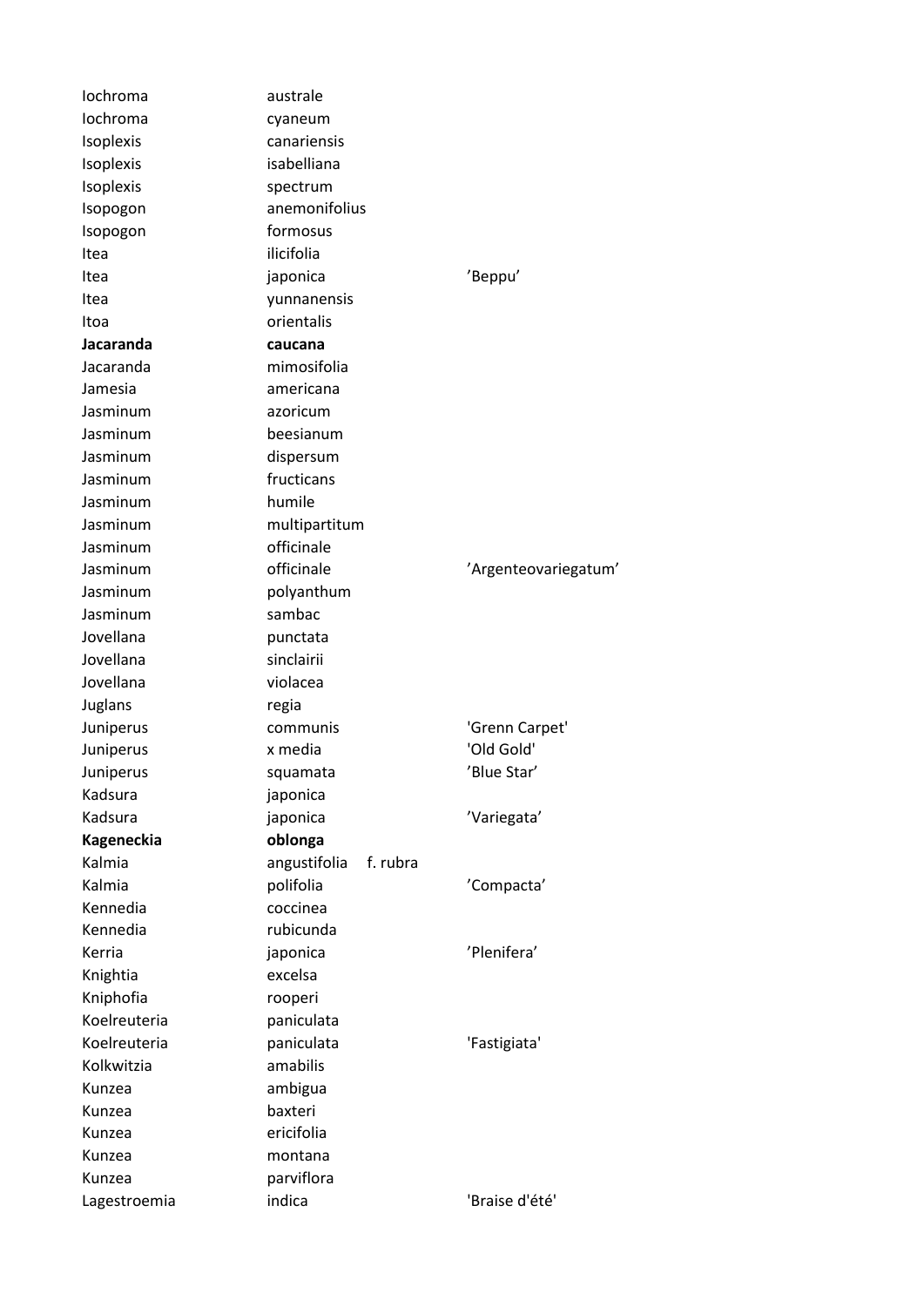Lagunaria patersonii Lapageria rosea Lardizabala biternata Latua **pubiflora** Laurelia sempervirens Laureliopsis philippiana Laurus azorica Leiospermum racemosa Leonotis leonurus Lepechinia chamaedryoides Leptospermum lanigerum Leptospermum rotundifolium Lespedeza buergeri (Z 7) Lespedeza cyrtobotrya Lespedeza thunbergii Leucophyta brownii Leucosceptrum canum Leucosceptrum stellipilum Libertia grandiflora Libertia ixioides Libertia sessiliflora Lindera angustifolia Lindera benzoin **Lindera communis** Lindera reflexa Lippia longipedunculata

Lagestroemia indica 'Camaïeu d'été' Lagestroemia indica 'Dynamite' **Lagestroemia indica 'Orchid Cascade'** Lagestroemia indica 'Yang Tsé' Laurus nobilis <sup>nobilis</sup> 'Angustifolia' Lavandula stoechas 'Regal Splendour' Lavatera 'Barnsley' Ledum palustre subsp. Groenlandicum Leptospermum lanigerum 'Silver Sheen' Leptospermum scoparium 'Ruby Glow' Leptospermum scoparium 'Winter Cheer' Leptospermum scoparium 'Wiri Joan' Lespedeza thunbergii 'Edo Shidori' Lespedeza thunbergii 'Summer Beauty' (Z 7) Leucadendron floridum 'Pisa' Leucadendron 'Safari Sunset' Leucadendron salignum <a>
salignum<br/>
Salignum <a>
'Fire Glow'</a>
'Fire Glow' Leucospermum 'Tiara' Leycesteria formosa 'Golden Lanterns' Ligustrum iaponicum 'Rotundifolium' Ligustrum japonicum 'Texanum' Ligustrum ovalifolium <a>
valifolium <a>
valifolium <a>
valifolium <a>
valifolium <a>
valifolium <a>
valifolium <a>
valifolium <a>
valifolium <a>
valifolium <a>
valifolium <a>
valifolium <a>
valifolium <a>
valifolium <a>
v Ligustrum ovalifolium 'Aureum' Liquidambar styraciflua 'Slender Silhouette'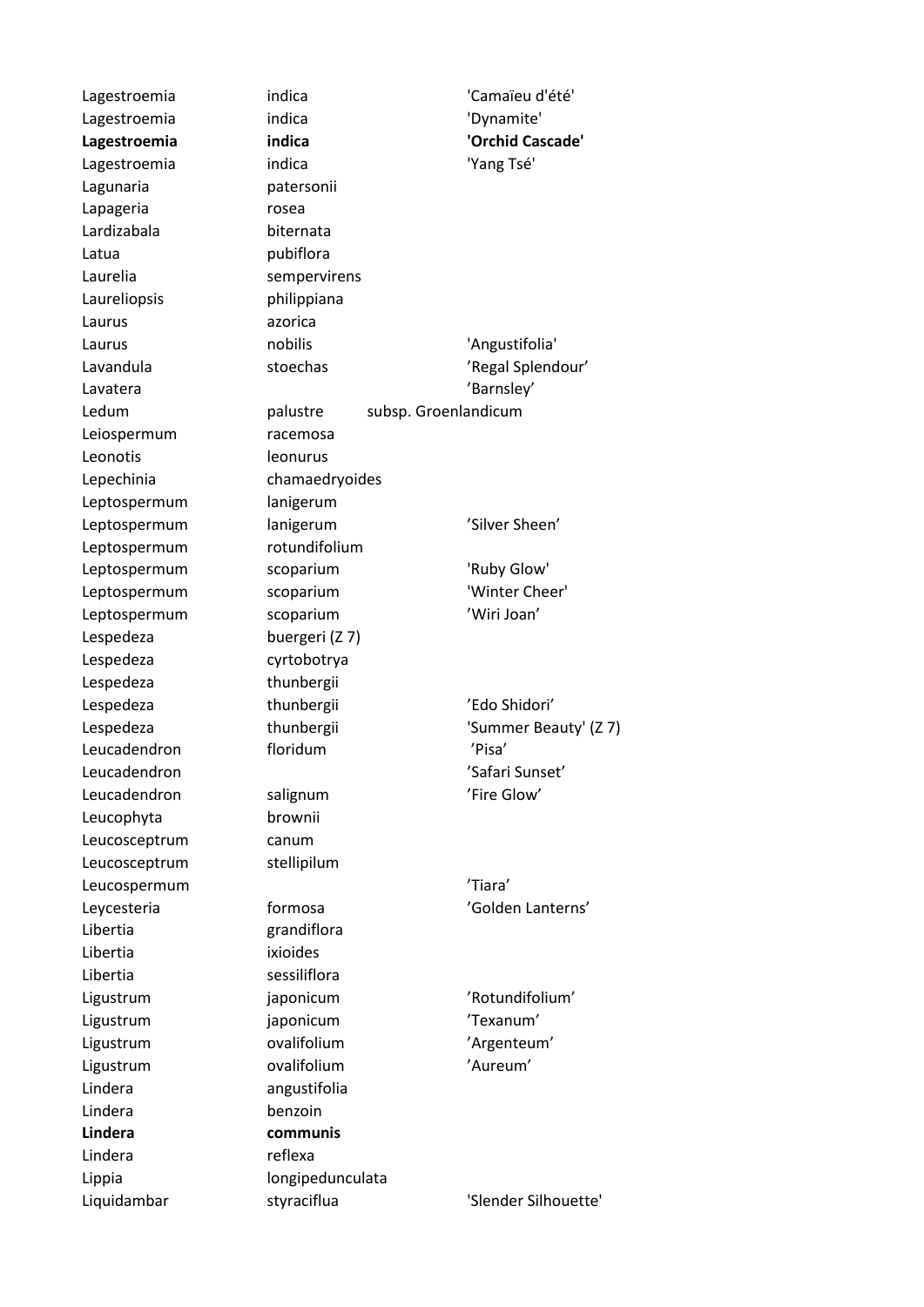| Liquidambar                     | styraciflua         |                       | 'Worplesdon'    |
|---------------------------------|---------------------|-----------------------|-----------------|
| Liriodendron                    | chinense            |                       |                 |
| Liriodendron                    | tulipifera          |                       |                 |
| Liriodendron                    | tulipifera          |                       | 'Fastigiatum'   |
| Lithrea                         | caustica            |                       |                 |
| Lithodora                       | diffusa             |                       | 'Heavenly Blue' |
| Litsea                          | japonica            |                       |                 |
| Lobelia                         | bridgesii           |                       |                 |
| Lobelia                         | exelsa              |                       |                 |
| Lobelia                         | polyphylla          |                       |                 |
| Lobelia                         | tupa                |                       |                 |
| Lomandra                        | histrix             |                       |                 |
| Lomandra                        | longifolia          |                       |                 |
| Lomatia                         | arborescens         |                       |                 |
| Lomatia                         | dentata             |                       |                 |
| Lomatia                         | ferruginea          |                       |                 |
| Lomatia                         | myricoides          |                       |                 |
| Lomatia                         | polymorpha          |                       |                 |
| Lomatia                         | silaifolia          |                       |                 |
| Lomatia                         | tinctoria           |                       |                 |
| Lonicera                        | fragantissima       |                       |                 |
| Lonicera                        | japonica            |                       | 'Chinensis'     |
| Lonicera                        | japonica            |                       | 'Halliana'      |
| Lonicera                        | kamtschatica        |                       | 'Baie de Mai'   |
| Lonicera                        | kamtschatica        |                       | 'Kiev'          |
|                                 |                     |                       |                 |
|                                 |                     |                       |                 |
| Lonicera                        | rupicola<br>similis | var. syringantha      |                 |
| Lonicera                        |                     | var. delavayi         |                 |
| Lonicera                        | subspicata          |                       |                 |
| Lophomyrthus                    | bullata             |                       |                 |
| Lophomyrthus                    | x ralphii           |                       | 'Kathryn'       |
| Loropetalum                     | chinense            |                       | 'Fire Dance'    |
| Loropetalum                     | chinense            |                       | 'Ming Dynasty'  |
| Luma                            | apiculata           |                       |                 |
| Luma                            | apiculata           |                       | 'Arven'         |
| Luma                            | chequen             |                       |                 |
| Luzuriaga                       | radicans            |                       |                 |
| Lycium                          | barbarum            |                       |                 |
| Lyonia=Arsenococcus             | ligustrina          |                       |                 |
| Lyonothamnus                    | floribundus         | subsp. aspleniifolius |                 |
| Lysionotus                      | kwangsiensis        |                       |                 |
| Lysionotus                      | pauciflorus         |                       | 'Lavander Blue' |
| Maakia                          | amurensis           |                       |                 |
| <b>Machilus</b>                 | thunbergii          |                       |                 |
| <b>Machilus</b>                 | yunnanensis         |                       |                 |
| Mackaya                         | bella               |                       |                 |
| Maclura                         | pomifera            |                       |                 |
| Maesa                           | japonica            |                       |                 |
| Magnolia                        | denudata            |                       |                 |
| Magnolia (Michelia)<br>Magnolia | dolsopa             |                       | 'Elisabeth'     |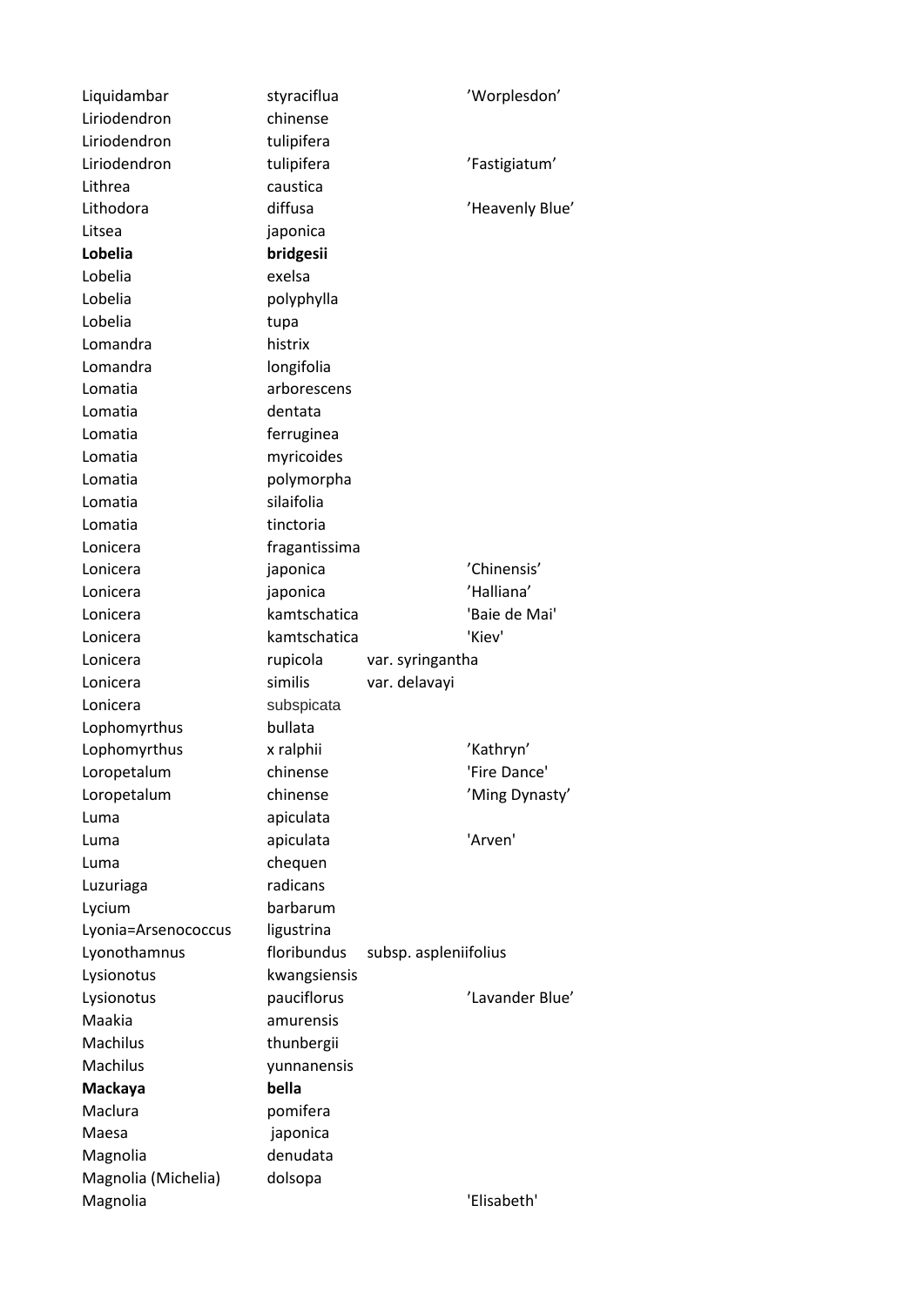Magnolia (Michelia) faveolata Magnolia (Michelia) figo Magnolia 'Genni' Magnolia grandiflora 'Little Gem' Magnolia <sup>'Heaven</sup> Scent' (Z 6) Magnolia (Michelia) laevifolia Magnolia liliflora 'Holland Red' Magnolia **iliflora** liliflora 'Nigra' Magnolia  $x$  loebneri 'Leonard Messel' Magnolia macrophylla Magnolia macrophylla var. ashei Magnolia 'Maryland' Magnolia x soulangeana 'Alba Superba' Magnolia x soulangeana 'Rickii' Magnolia  $x$  soulangeana 'Rustica Rubra' Magnolia 'Star Wars' Magnolia stellata Magnolia stellata 'Royal Star' (Z 6) Magnolia 'Susan' 'Susan' 'Susan' 'Susan' 'Susan' 'Susan' 'Susan' 'Susan' 'Susan' 'Susan' 'Susan' 'Susan' 'Susan' 'Susan' 'Susan' 'Susan' 'Susan' 'Susan' 'Susan' 'Susan' 'Susan' 'Susan' 'Susan' 'Susan' 'Susan' 'Susan' 'Susa Magnolia tripetala Magnolia 'Vulcan' Magnolia 'Yellow Lantern' Magnolia yunnanensis Mahoberberis **x** miethkeana Mahonia fremontii Mahonia fortunei Mahonia x media 'Winter Sun' Malosma laurina Malus 'Coccinella' Malus 'Crittenden' Malus 'Prairie Fire' Malus 'Red Jewel' Malus 'Van Eseltine' **Malva assurgentiflora** Malvaviscus arboreus var. mexicanus Mandevilla laxa Manettia luteorubra Marsdenia **formosana** Maytenus boaria Maytenus illicifolia Maytenus magellanica Medicago arborea Melaleuca alternifolia Melaleuca armillaris Melaleuca fulgens **Melaleuca linariifolia Melaleuca micromera** Melaleuca pulchella Melaleuca pustulata Melaleuca spathulata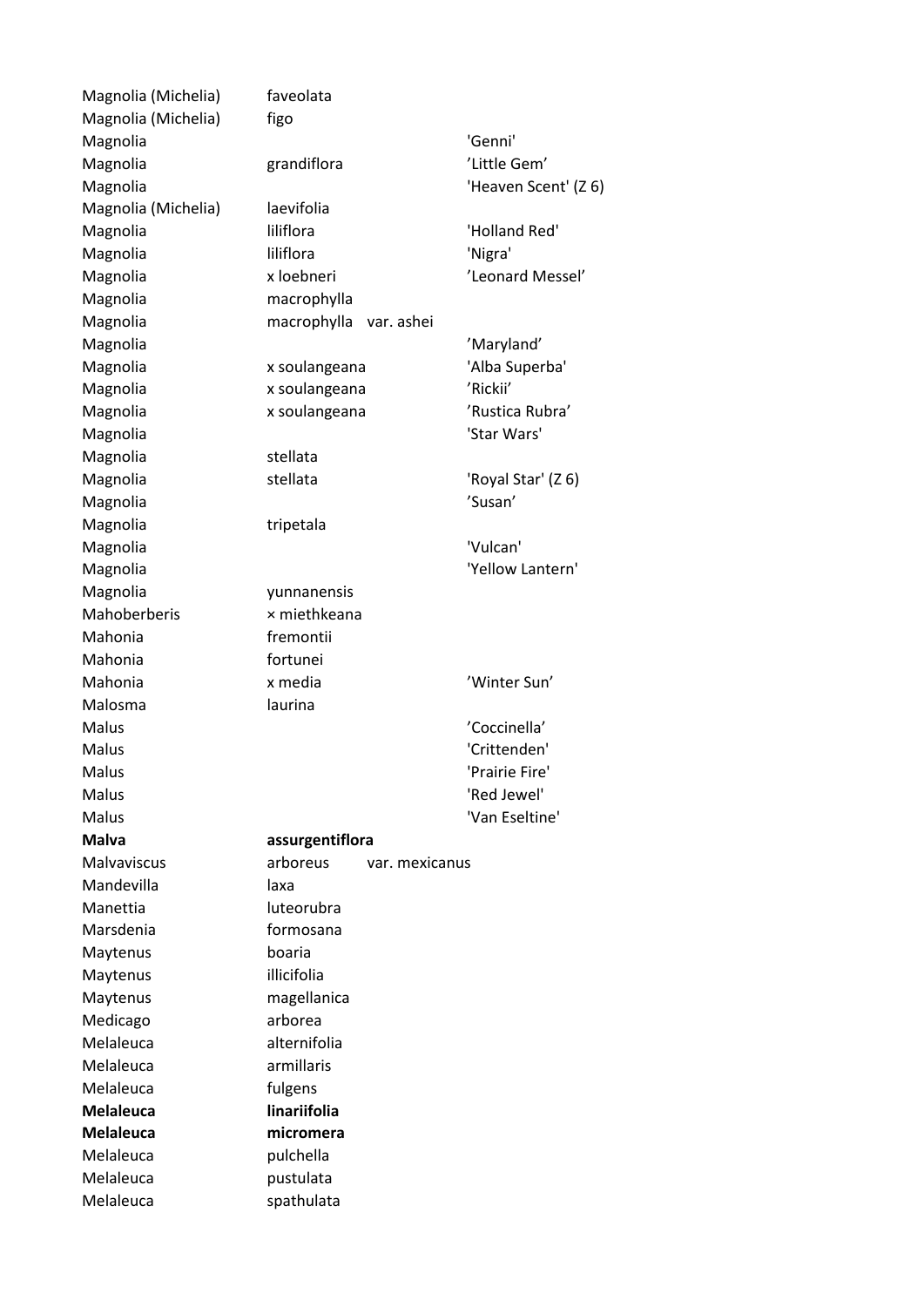Melaleuca styphelioides Melaleuca thymifolia Melaleuca willsonii Melia azedarach Melianthus major Melicope ternata Melicytus alpinus Melicytus angustifolius Melicytus chathamicus Melicytus crassifolius Melicytus ramiflorus Metasequoia glyptostroboides Metrosideros carminea Metrosideros kermadecensis 'Variegata' Metrosideros 'Mistral' Metrosideros robuta Metrosideros umbellata Metrosideros **mbellata** 'Golden Nugget' Millettia japonica 'Hime Fugi' Mimulus aurantiacus Mirabilis jalapa Mitraria coccinea Montanoa hibiscifolia Morus alba Morus bombycis Morus nigra Morus nigra 'Wellington' Muehlenbeckia astonii Muehlenbeckia axillaris Muehlenbeckia complexa Muehlenbeckia hastulata Musa basjoo Musa sikkimensis 'Red Tiger' *Musella=Ensete lasiocarpa* Myoporum floridanum Myoporum insulare Myoporum leaetum Myoporum parvifolium Myosotidium hortensium Myrceugenia excusa Myrceugenia chrysocarpa Myrceugenia leptospermoides Myrceugenia parvifolia Myrciaria (Eugenia) floribunda Myricaria germanica Myrsine africana Myrsine africana var. retusa Myrsine semiserrata Myrtus communis Myrtus communis 'Cascade'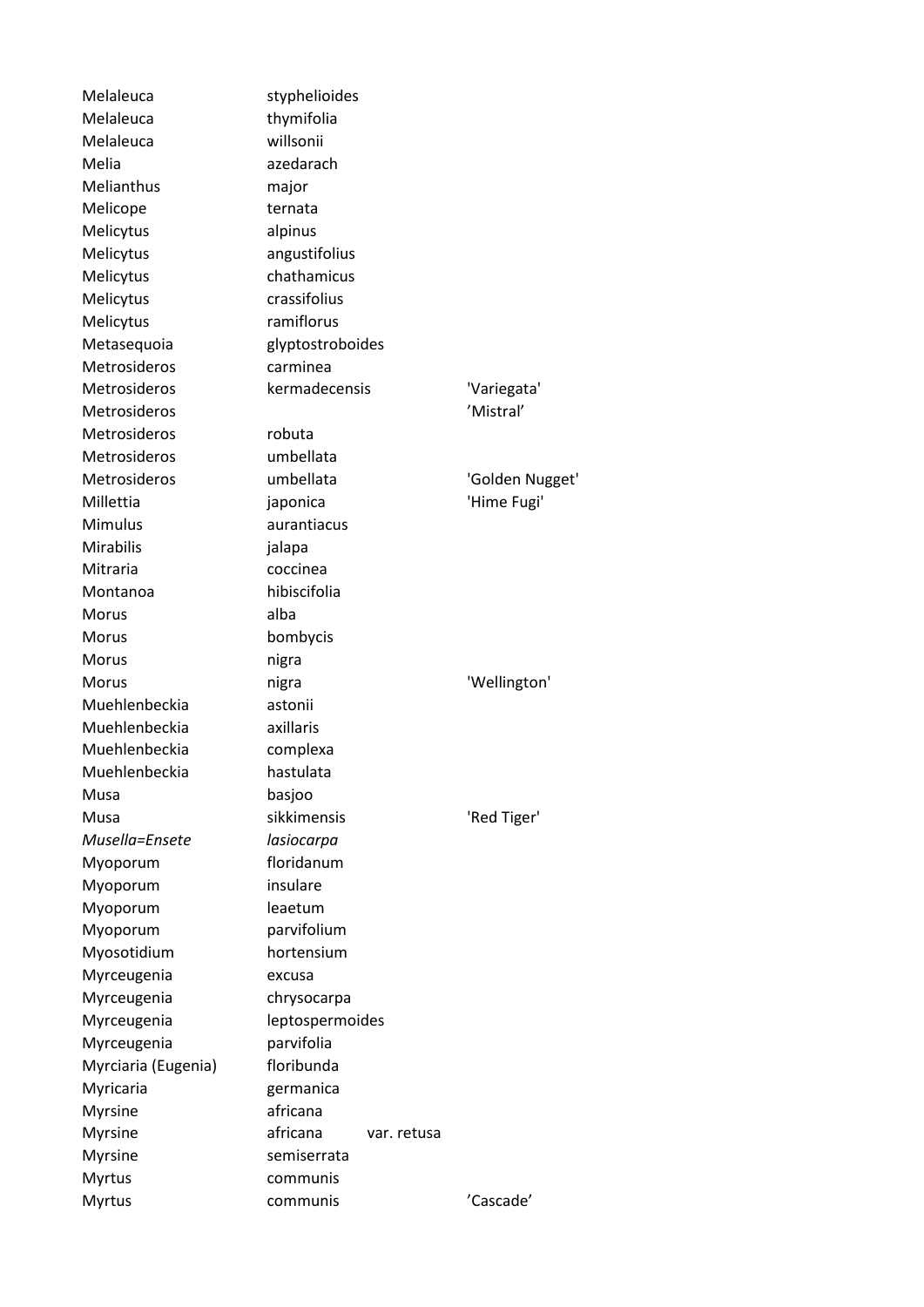| <b>Myrtus</b>       | communis                      | 'Compacta'      |
|---------------------|-------------------------------|-----------------|
| Nageia (Podocarpus) | naji                          |                 |
| Nandina             | domestica                     | 'Firepower'     |
| Nandina             | domestica                     | 'Gulf Stream'   |
| Nandina             | domestica                     | 'Richmond'      |
| Neillia             | affinis                       |                 |
| Neomarica           | caerulea                      |                 |
| Neopanax            | arboreus                      |                 |
| Neopanax            | laetus                        |                 |
| Nerium              | oleander                      | 'Cavalaire'     |
| Nevuisia            | alabamensis                   |                 |
| Nipponanthemum      | nipponicum                    |                 |
| Nolina              | nelsonii                      |                 |
| Nothofagus          | fusca                         |                 |
| Nothofagus          | glauca                        |                 |
| Nothofagus          | menziesii                     |                 |
| Nothofagus          | obliqua                       |                 |
| <b>Nyssa</b>        | aquatica                      |                 |
| <b>Nyssa</b>        | sinensis                      |                 |
| <b>Nyssa</b>        | sylvatica                     |                 |
| Ochagavia           | carnea                        |                 |
| Ochagavia           | litoralis                     |                 |
| Oemleria            | cerasiformis                  |                 |
| Olearia             | angustata                     |                 |
| Olearia             | arborescens                   |                 |
| Olearia             | avicenniifolia                |                 |
| Olearia             | cheesemanii                   |                 |
| Olearia             | coriacea                      |                 |
| Olearia             | furfuracea                    |                 |
| Olearia             |                               | 'Henry Travers' |
| Olearia             | lepidophylla                  |                 |
| Olearia             |                               | 'Lochiel'       |
| Olearia             | macrodonta                    | 'Major'         |
| Olearia             | macrodonta                    | 'Minor'         |
| Olearia             | x mollis                      |                 |
| Olearia             | moschata                      |                 |
| Olearia             | nummulariifolia               |                 |
| Olearia             | nummulariifol var. cymbifolia |                 |
| Olearia             | odorata                       |                 |
| Olearia             | paniculata                    |                 |
| Olearia             | phlogopappa Splendens Group   |                 |
| Olearia             | pseudocuneata                 |                 |
| Olearia             | x scilloniensis               |                 |
| Olearia             | solandri                      | 'Aurea'         |
| Olearia             | traversii                     |                 |
| Olearia             | virgata                       |                 |
| Olearia             |                               | 'Waikariensis'  |
| Opuntia             | ficus-indica                  |                 |
| Opuntia             | marnieriana                   |                 |
| Opuntia             | x vaseyi                      |                 |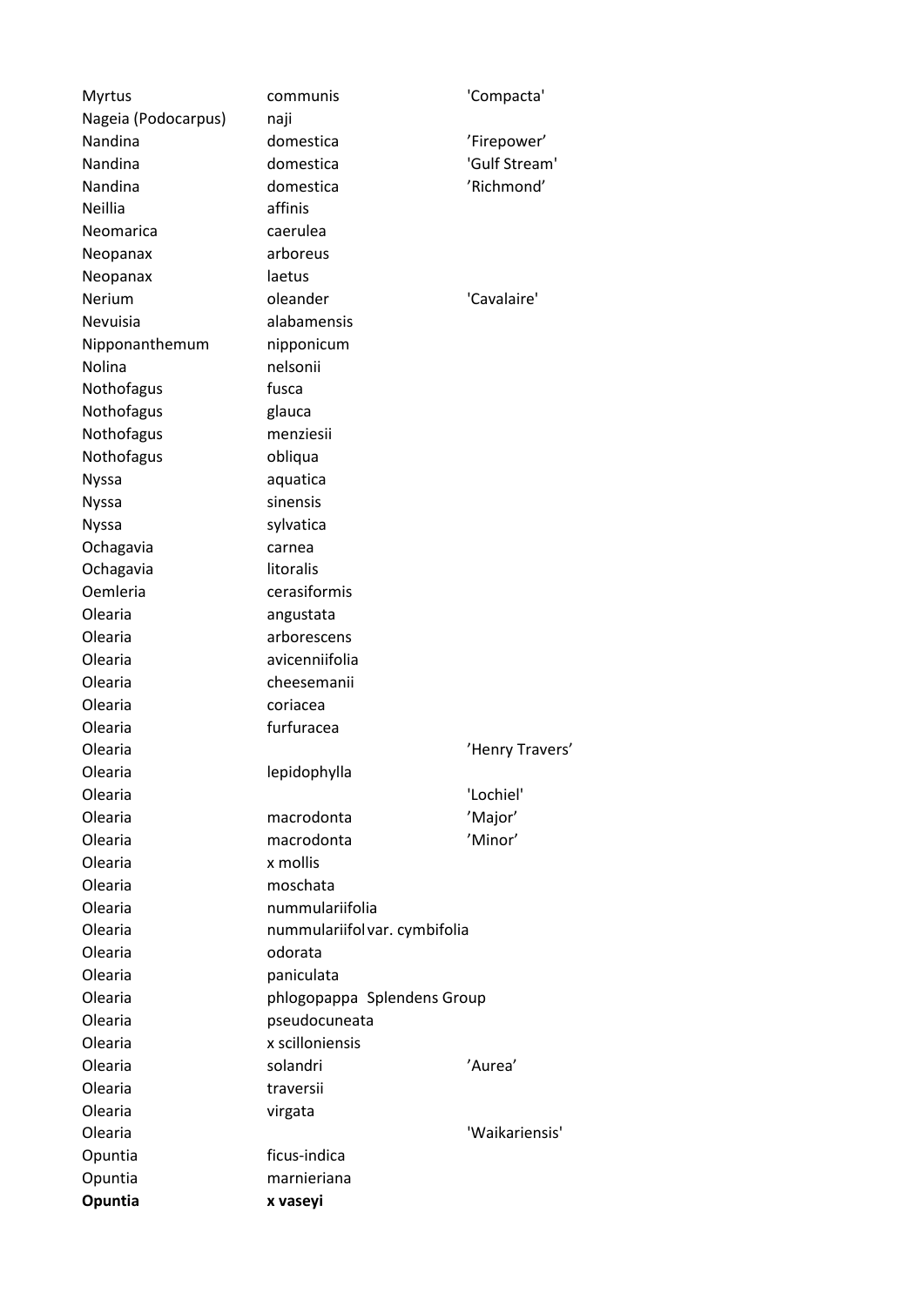| <b>Orites</b>     | myrtoideus                     |                     |
|-------------------|--------------------------------|---------------------|
| Orixa             | japonica                       |                     |
| Orixa             | japonica                       | 'Variegata'         |
| Ornithogalum      | thyrsoides                     |                     |
| Orthrosanthus     | sp. Ecuador                    |                     |
| Orthrosanthus     | multiflorus                    |                     |
| Orthrosanthus     | polystachyus                   |                     |
| Osmanthus         | americanus                     |                     |
| Osmanthus         | armatus                        |                     |
| Osmanthus         | x burkwoodii                   |                     |
| Osmanthus         | decorus                        | 'Baki Kasapligil'   |
| Osmanthus         | delavayi                       |                     |
| Osmanthus         | delavayi                       | 'Heaven Scent'      |
| Osmanthus         | delavayi                       | 'Latifolius'        |
| Osmanthus         | fragrans                       |                     |
| Osmanthus         | fragrans                       | 'Loureiro'          |
| Osmanthus         | fragrans<br>var. semperflorens |                     |
| Osmanthus         | heterophyllus                  | 'Goshiki'           |
| Osmanthus         | heterophyllus                  | 'Myrtifolius'       |
| Osmanthus         | heterophyllus                  | 'Purpureus'         |
| Osmanthus         | heterophyllus                  | 'Sasaba'            |
| Osmanthus         | heterophyllus                  | 'Variegatus'        |
| Osmanthus         | rigidus                        |                     |
| Osmanthus         | serrulatus                     |                     |
| Osmanthus         | yunnannensis                   |                     |
| <b>Osteomeles</b> | subrotunda                     |                     |
| Oxydendron        | arboreum                       |                     |
| Oxylobium         | robustum                       |                     |
| Ozothamnus        | hookeri                        |                     |
| Ozothamnus        | ledifolius                     |                     |
| Ozothamnus        | rosmarinifolius                |                     |
| Ozothamnus        | rosmarinifolius                | 'Silver Jubilee'    |
| Pachystegia       | insignis                       |                     |
| Padus             | avium<br>var. avium            |                     |
| Padus             | avium<br>var. avium            | 'Colorata'          |
| Paliurus          | ramocissimus                   |                     |
| Paliurus          | spina-cristi                   |                     |
| Pandorea          | jasminoides                    | 'Golden Shower'     |
| Pandorea          | pandorana                      |                     |
| Parahebe          | x bidwillii                    |                     |
| Parahebe          |                                | 'Kenty pink'        |
| Parahebe          |                                | 'Porlock Purple'    |
| Parahebe          |                                | 'Snow Clouds' (Z 8) |
| Parkinsonia       | aculeata                       |                     |
| Parrotia          | persica                        | 'Vanessa'           |
| Parsonsia         | heterophylla                   |                     |
| Parthenocissus    | triscupidata                   | 'Robusta            |
| Passiflora        |                                | 'Blue Saphir' (Z 9) |
| Passiflora        | caerulea                       |                     |
| Passiflora        |                                | 'Coral Glow'        |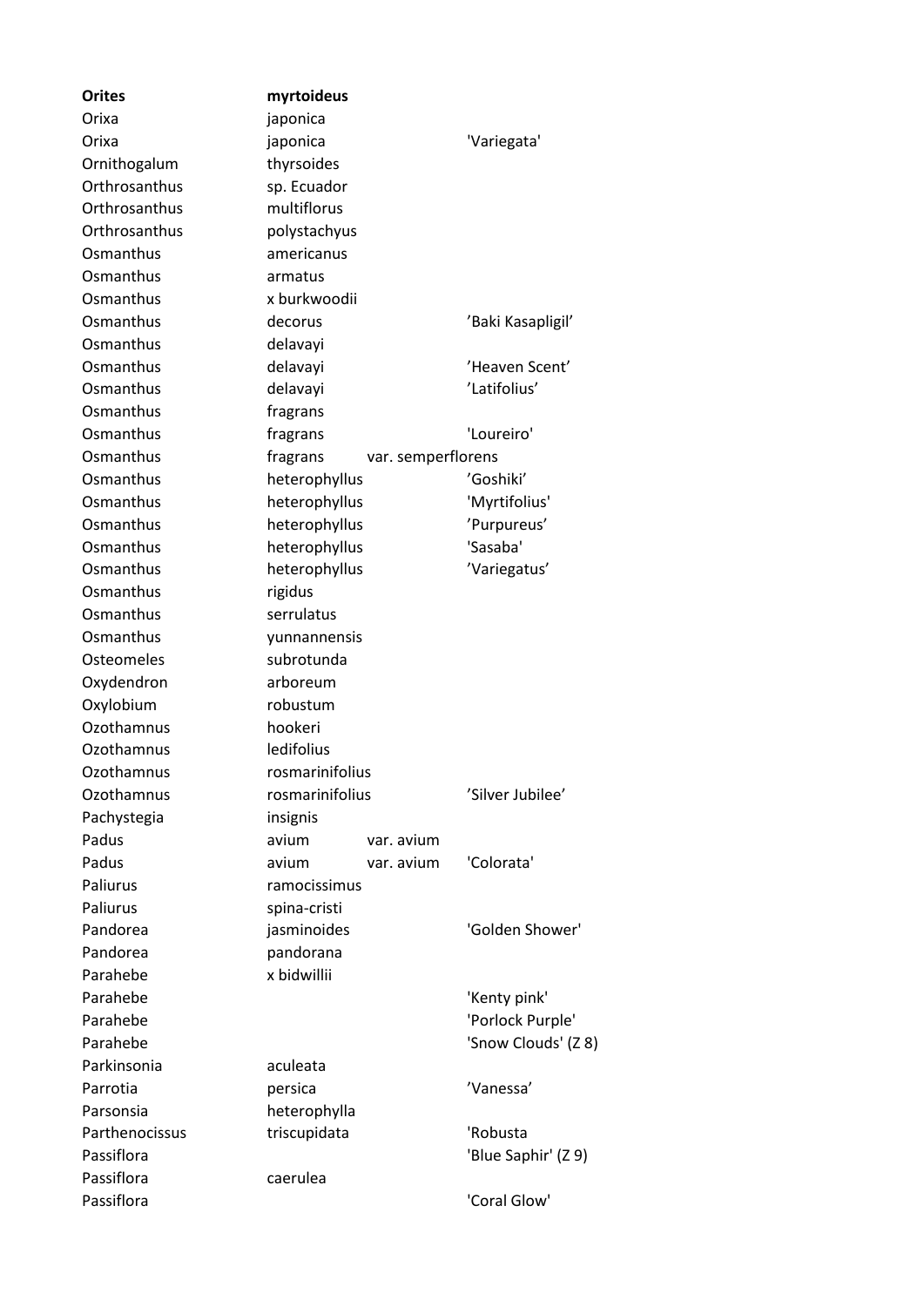Passiflora edulis Passiflora incarnata Passiflora mixta Passiflora x violacea Pavonia missionum Pavonia **praemorsa** Pavonia spinifex Peltophorum africanum Persea borbonia Persea indica Persea lingue Persea palustris Peumus boldus Phelodendron amurense Philadelphus coronarius Phoebe formosana Photinia davidiana Photinia villosa Phylica arborea Phylica ericoides Phylica paniculata Phymosia umbellata **Picconia azorica** Pilgerodendron uviferum Pimelea **ferruginea** Pinus pinea Pinus wallichiana Piptanthus nepalensis

Passiflora caerulea 'Constance Elliot' Passiflora 'Incense' Passiflora pinnatistipula Passiflora **'Purple Rain'** Passiflora Paulownia fortunei 'Fast Blue' Perovskia **atriplicifolia** 'Blue Spire' **Perovskia atriplicifolia 'Filigran'** Perovskia atriplicifolia 'Lacey Blue' Petteria ramentacea Philadelphus coronarius 'Aureus' Philadelphus coronarius 'Variegatus' Philadelphus microphyllus Phillyrea angustifolia Phormium cookianum 'Tricolor' Phormium **'Tom Thumb'** Phormium  $'$ Yellow Wave' Photinia beauverdiana Photinia **intervalse fraseri** and the contract of the contract of the contract of the fraseri and the contract of the contract of the contract of the contract of the contract of the contract of the contract of the contract Phygelius aequalis 'Yellow Trumpet' Phygelius x rectus 'Somerford Funfair Wine' Pileostegia viburnoides Pinus **parvifolia Pinus 'Glauca'**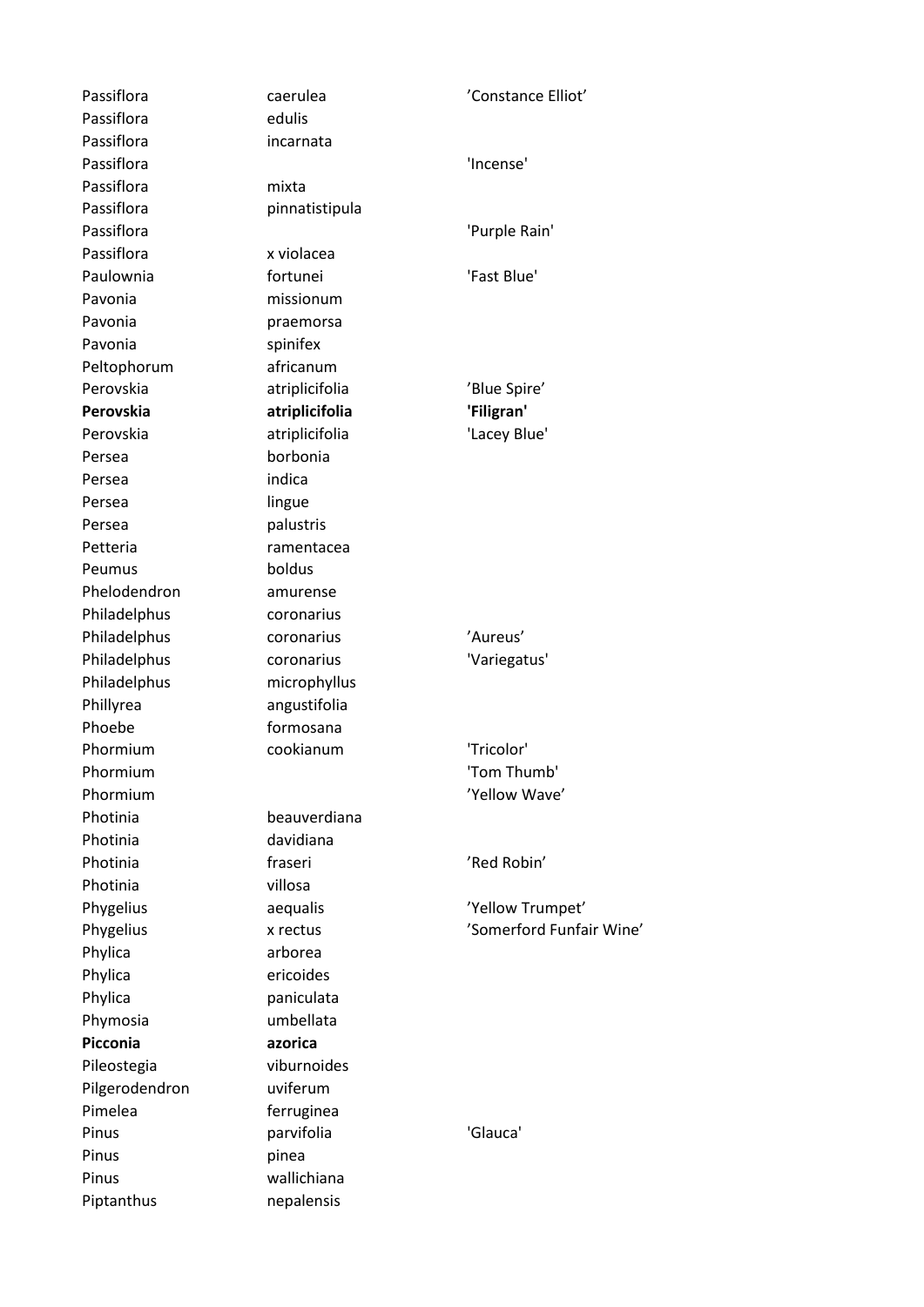Pistacia chinensis Pistacia lentiscus Pistacia **terebinthus** Pitavia **punctata** Pittosporum anomalum Pittosporum bicolor Pittosporum brevicalyx Pittosporum crassifolium Pittosporum divaricatum Pittosporum eugenoides Pittosporum heterophyllum Pittosporum kirkii Pittosporum napaulense Pittosporum obcordatum Pittosporum pimeloides Pittosporum ralphii Pittosporum tenuifolium Pittosporum tobira Plagianthus divaricatus Plagianthus regius Plumbago auriculata Podanthus ovatifolius Podocarpus alpinus Podocarpus macrophyllus Podocarpus nivalis Podocarpus salignus Podocarpus totara Podranea brycei Podranea ricasoliana Polygala fructicosa Polygala myrtifolia Polygonum equisetiforme

Pittosporum daphniphylloi var. adaphniphylloides Pittosporum eugenoides 'Variegatum' Pittosporum illicoides var. angustifolium Pittosporum ralphii 'Green Globe' Pittosporum ralphii 'Stephens Island' Pittosporum tenuifolium 'Donovan Gold' Pittosporum tenuifolium 'Elisabeth' Pittosporum tenuifolium 'Green Elf' Pittosporum tenuifolium 'Irene Paterson' Pittosporum tenuifolium 'Purpureum' Pittosporum tenuifolium 'Tom Thumb' Pittosporum tenuifolium 'Variegatum' Pittosporum tobira 'Nanum' Plumbago auriculata 'Alba' Plumbago auriculata dark form Podocarpus 'Blaze' Podocarpus lawrencei 'Red Tip' Polyscias sambucifolia f. angustifolius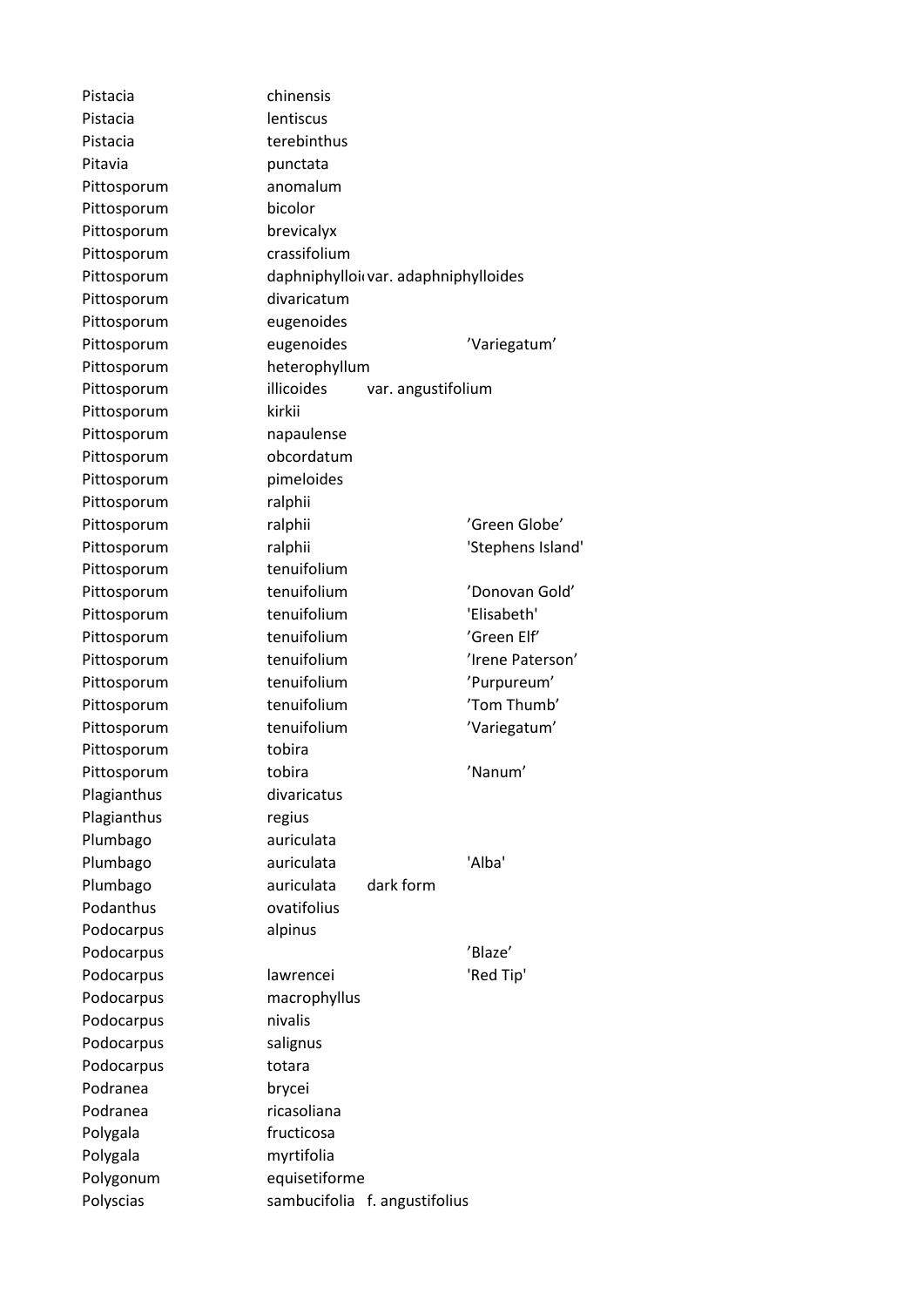**Polyspora speciosa** Pomaderris apetala Pomaderris elliptica Premma iaponica Prinsepia utilis Prosopis chilensis Prostanthera  $'$ Arven's  $'$ Arven's  $'$ Arven's  $'$ Arven's  $'$ Arven's  $'$ Arven's  $'$ Arven's  $'$ Arven's  $'$ Arven's  $'$ Arven's  $'$ Arven's  $'$ Prostanthera cuneata Prostanthera lasianthos Prostanthera lasianthos 'Badja Peak' Prostanthera melissifolia Prostanthera rotundifolia Prostanthera rotundifolia 'Pink' Prumnopitys andina Prunus armeniana var. mandschurica Prunus glandulosa 'Alba Plena' Prunus ilicifolia Prunus incisa 'Kojo No Mai' Prunus laurocerasus 'Marble Queen' Prunus=Cerasus lusitanica Prunus=Cerasus lusitanica 'Variegata' Prunus=Padus padus **Prunus serrula 'Amber Scoot' Prunus serrulata 'Shirofugen'** Pseudopanax chathamicus Pseudopanax crassifolius Pseudopanax ferox Pseudopanax lessonii 'Purpurea' Pseudopanax 
and the set of the set of the set of the set of the set of the set of the set of the set of the set of the set of the set of the set of the set of the set of the set of the set of the set of the set of the set Pseudowintera axillaris Pseudowintera colorata Psidium cattleianum Psoralea glandulosa **Psoralea oligophylla** Psoralea **pinnata** Ptelea trifoliata Ptelea **trifoliata** trifoliata 'Aurea' Pterocarya stenoptera Pterostyrax corymbosa Pterostyrax hispida Pterostyrax psilophyllus Punica **granatum example 12 Service 2018** Punica **granatum** (Punica et al., 2014) Punica **granatum** 'Provence' Puya alpestris Puya beteroniana Puya chilensis Puya coerulea var. monteorana Puya mirabilis Puya venusta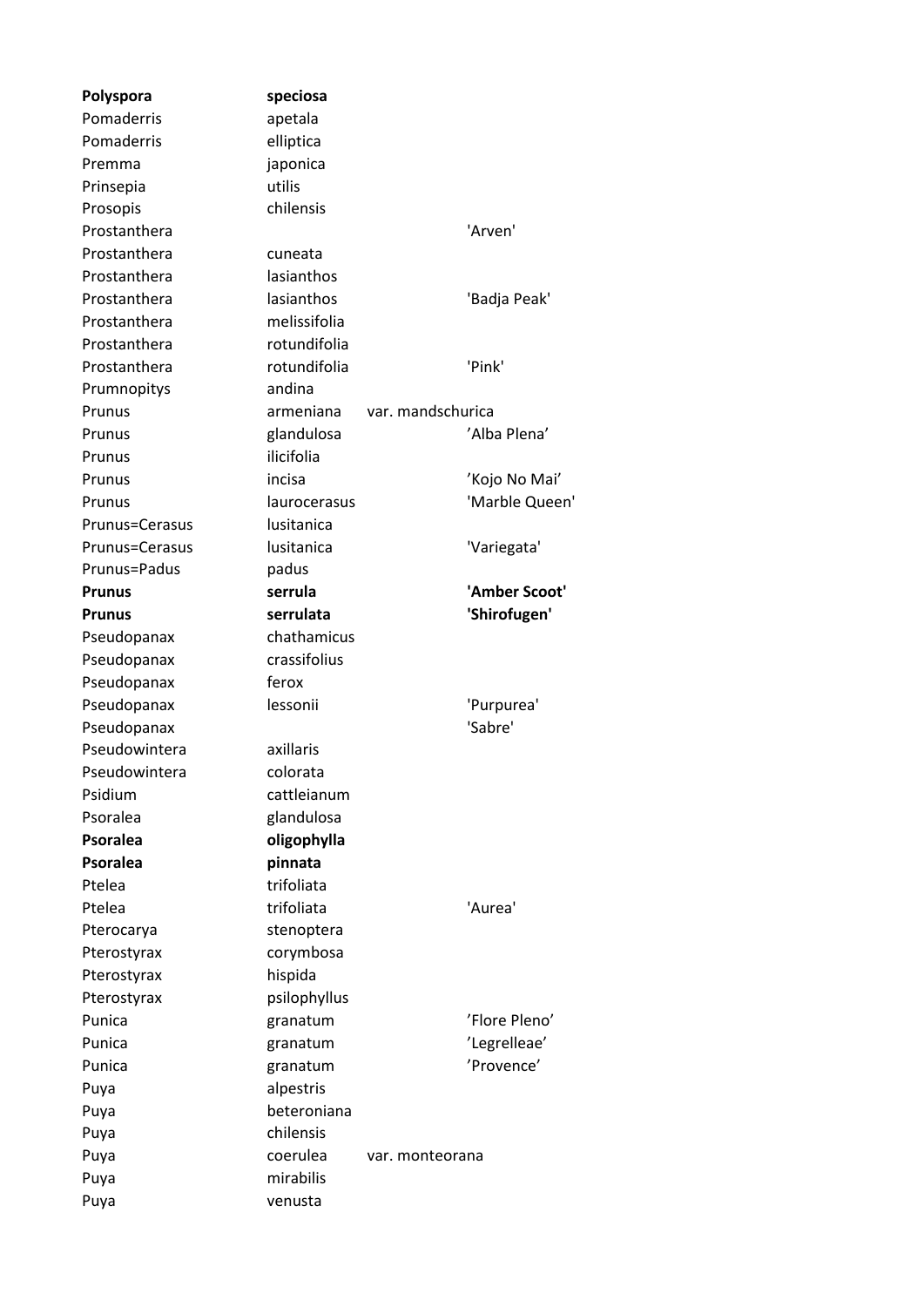| Pyrostegia        | venusta               |                  |
|-------------------|-----------------------|------------------|
| Pyrus             | calleryana            | 'Chanticleer'    |
| Pyrus             | salicifolia           | 'Pendula'        |
| Quercus           | acutissima            |                  |
| Quercus           | agrifolia             |                  |
| Quercus           | bicolor               |                  |
| Quercus           | hemisphaerica         |                  |
| Quercus           | ilex                  |                  |
| Quercus           | imbricaria            |                  |
| Quercus           | laurifolius           |                  |
| Quercus           | macrocarpa            |                  |
| Quercus           | morii                 |                  |
| Quercus           | myrsinifolia          |                  |
| Quercus           | nigra                 |                  |
| Quercus           | myrtifolia            |                  |
| Quercus           | oblongifolia          |                  |
| Quercus           | palustris             |                  |
| Quercus           | phellos               |                  |
| Quercus           | phillyreoides         |                  |
| Quercus           | rubra                 |                  |
| Quercus           | shumardii             |                  |
| Quercus           | virginiana            |                  |
| Quillajia         | saponaria             |                  |
| Rapaena (Myrsine) | australis             |                  |
| Raukaua           | laetevirens           |                  |
| Raukaua           | valdiviensis          |                  |
| Rehderodendron    | macrocarpum           |                  |
| Reinwardtia       | indica                |                  |
| Restio            | tetraphyllus          |                  |
| Rhamnus           | alaternus             | 'Variegatus      |
| Rhamnus           | frangula              | 'Aspleniifolia'  |
| Rhaphiolepsis     | x delacourii          |                  |
| Rhaphiolepis      | minor                 |                  |
| Rhaphiolepsis     | umbellata<br>f. ovata |                  |
| Rhaphithamnus     | spinosus              |                  |
| Rhaphithamnus     | venustus              |                  |
| Rhodocoma         | capensis              |                  |
| Rhododendron      | azalee persistante    | 'Blue Danube'    |
| Rhododendron      | x Gand                | 'Daviesi'        |
| Rhododendron      | <b>Exbury Hybrid</b>  | 'Gibraltar'      |
| Rhododendron      | azalee persistante    | 'Maxwellii'      |
| Rhododendron      | azalee persistante    | 'Rosa King'      |
| Rhododendron      | azalee persistante    | 'Santa Maria'    |
| Rhododendron      | azalee mollis         | 'Saturnus'       |
| Rhododendron      | azalee persistante    | 'Vuyk's Scarlet' |
| Rhododendron      | spiciferum            |                  |
| Rhodotypos        | scandens              |                  |
| Rhus              | chinensis             |                  |
| Rhus              | montanus              |                  |
| Rhus              | typhina               | 'Tiger Eyes'     |
|                   |                       |                  |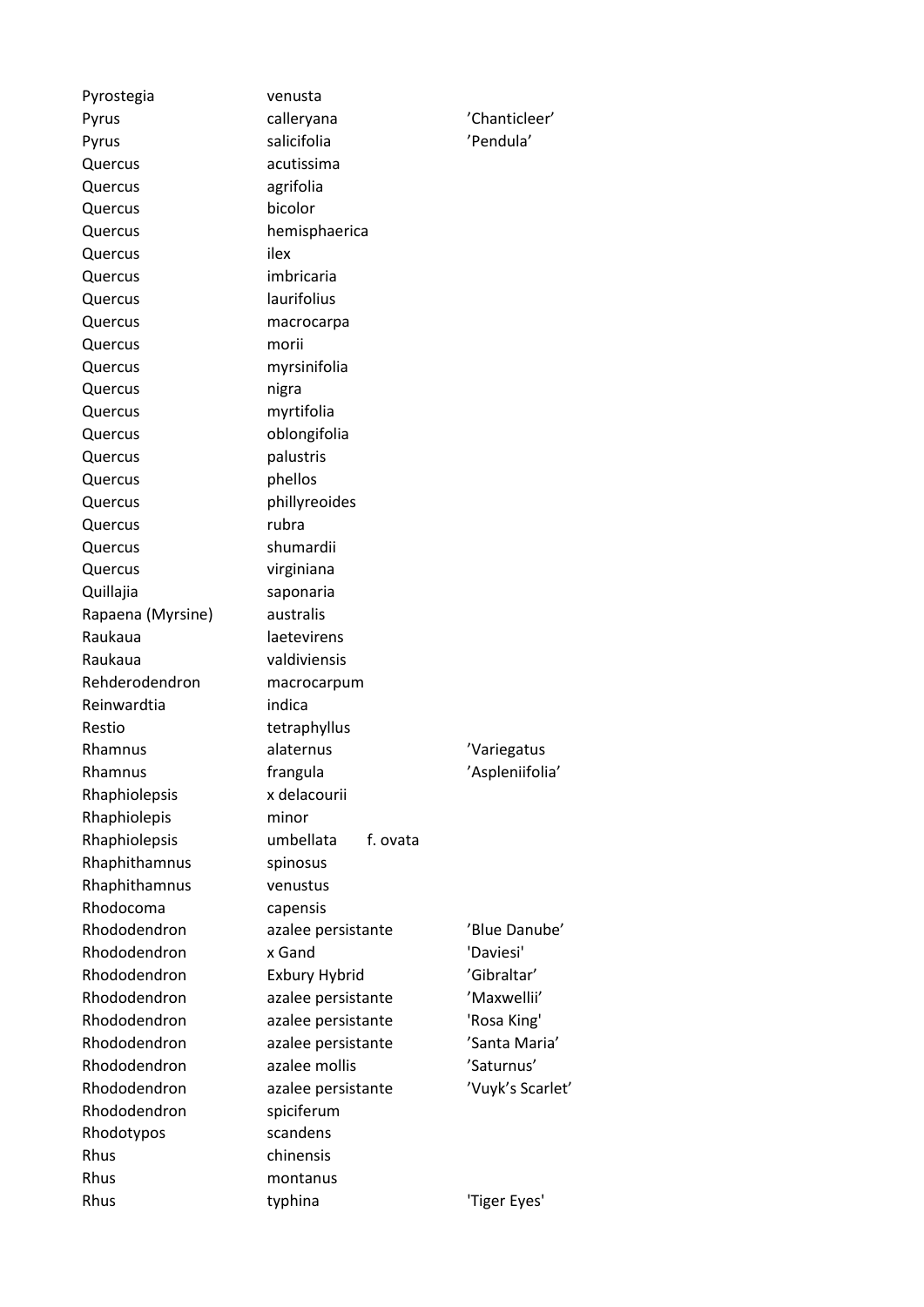| <b>Ribes</b>   | x gordonianum                        |                      |
|----------------|--------------------------------------|----------------------|
| Ribes          | laurifolium                          |                      |
| <b>Ribes</b>   | nigrum                               | 'Andega'             |
| Ribes          | rubrum                               | 'Junifer'            |
| <b>Ribes</b>   | rubrum                               | 'Versaillaise Rouge' |
| Ribes          | speciosum                            |                      |
| <b>Ribes</b>   | trilobum (gayanum)                   |                      |
| <b>Ribes</b>   | uva-crispa                           | 'Freedonia'          |
| Ribes          | uva-crispa                           | 'Hinomaki'           |
| <b>Ribes</b>   | viburnifolium                        |                      |
| Robinia        | pseudoacacia                         | 'Frisia'             |
| Robinia        | pseudoacacia                         | 'Tortuosa'           |
| Roldana        | petasitis                            |                      |
| Romneya        | coulteri                             |                      |
| Rosa           |                                      | 'Dublin Bay'         |
| Rosa           | chinensis                            | 'Mutabilis'          |
| Rosmarinus     | officinalis                          | 'Boule'              |
| Rosmarinus     | officinalis                          | 'Toscan Blue'        |
| Rostrinucula   | dependens                            |                      |
| <b>Rubus</b>   | calliphyllus                         |                      |
| Rubus          | canescens (australis)                |                      |
| <b>Rubus</b>   | cockburnianus                        | 'Goldenvale'         |
| Rubus          |                                      | 'Loganberry'         |
| Rubus          | spectabilis                          | 'Olympic Double'     |
| <b>Rubus</b>   | squarrosus                           |                      |
| Rubus          | tibetanus                            |                      |
| Rubus          | tricolor                             |                      |
| <b>Ruscus</b>  | hypoglossum                          |                      |
| Russelia       | equisetiformis                       |                      |
| Salix          | hibernica                            |                      |
| Salix          | integra                              | 'Hakuro-nishiki'     |
| Salix          | magnifica                            |                      |
| Salix          | matsudana                            | 'Tortuosa'           |
| Salvia         | benthamiana                          |                      |
| Salvia         | microphylla                          | 'Hot Lips'           |
| Salvia         | microphylla<br>var. microphylla      |                      |
| Salvia         | regla                                |                      |
| Salvia         | rutilans                             |                      |
| Salvia         | uliginosa                            |                      |
| Sambucus       | nigra                                | 'Black Beauty'       |
| Sambucus       | nigra                                | 'Black Lace'         |
| Sambucus       | nigra                                | 'Lacianiata'         |
| Sambucus       | nigra                                | 'Pulverulenta'       |
| Santolina      | chamaecyparissus                     |                      |
| Santolina      | rosmarinifolia subsp. rosmarinifolia |                      |
| Sapindus       | mukorossi                            |                      |
| Sapium         | sebiferum                            |                      |
| <b>Saracha</b> | punctata                             |                      |
| Sarcococca     | confusa                              |                      |
| Sarcococca     | hookeriana<br>var. digyna            |                      |
|                |                                      |                      |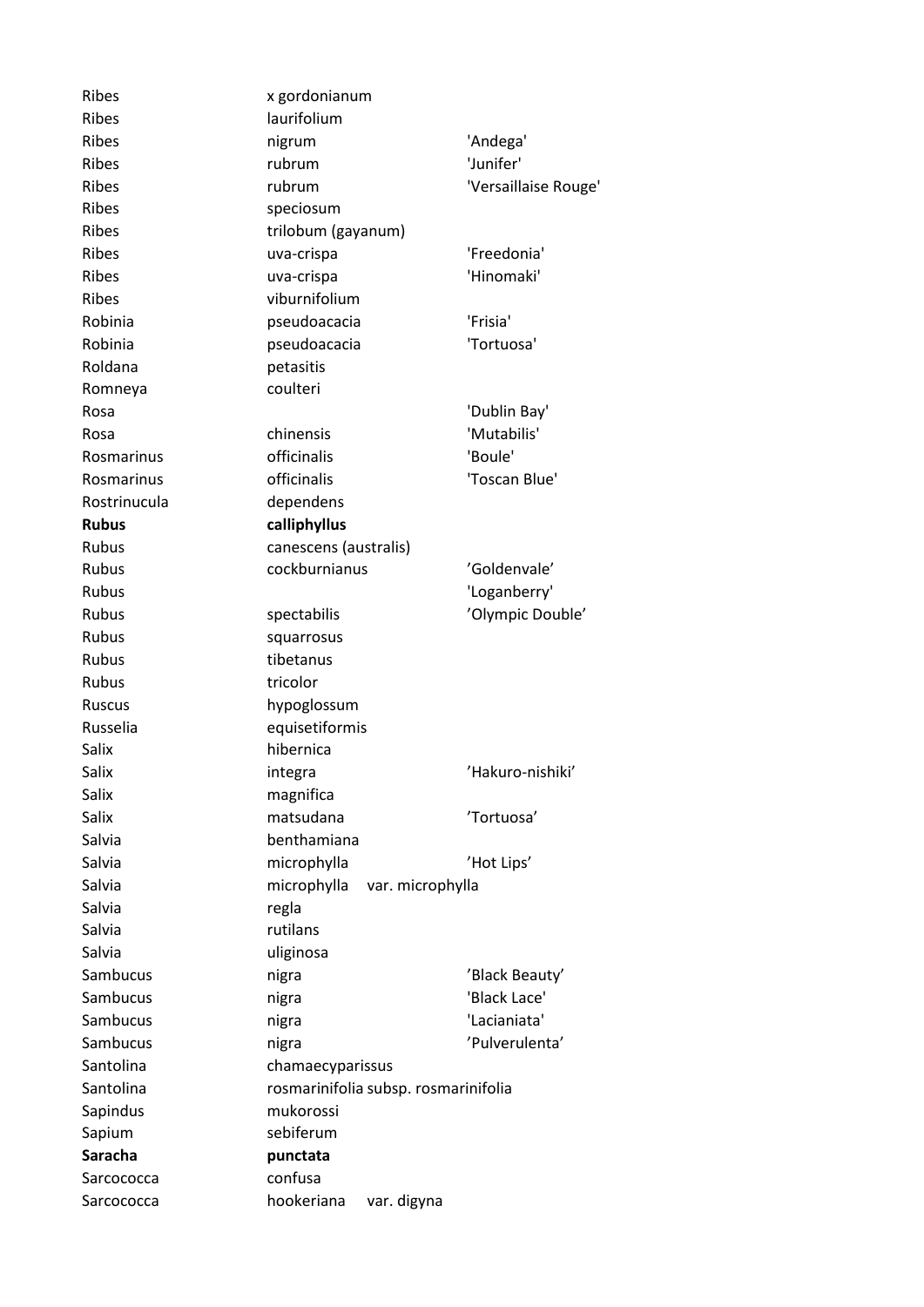| Sarcococca                 | orientalis                |                |                  |
|----------------------------|---------------------------|----------------|------------------|
| Sarcococca                 | ruscifolia                | var. chinensis |                  |
| Sarcococca                 | saligna                   |                |                  |
| Sarcococca                 | wallichii                 |                |                  |
| Sarmienta                  | scandens                  |                |                  |
| Sassafras                  | albidum                   |                |                  |
| Saxegothaea                | conspicua                 |                |                  |
| Schefflera                 | leucantha                 |                |                  |
| Schima                     | superba                   |                |                  |
| Schisandra                 | chinensis                 |                |                  |
| Schisandra                 | rubrifolia                |                |                  |
| Schizophragma              | corylifolium              |                |                  |
| Schizophragma              | denticulata               |                |                  |
| Schizophragma              | fauriei                   |                |                  |
| Schizophragma              | hydrangeoides             |                | 'Rose Sensation' |
| Schizophragma              | integrifolia              |                |                  |
| Schotia                    | brachypetala              |                |                  |
| Sciadopitys                | verticillata              |                |                  |
| Scilla                     | peruviana                 |                |                  |
| Securinega                 | suffruticosa              |                |                  |
| Senna                      | alexandrina               |                |                  |
| Senna                      | corymbosa                 |                |                  |
| Senna                      | floribunda                |                |                  |
| Senna                      | marylandica               |                |                  |
| Sequoia                    | sempervirens              |                |                  |
| Sequoiadendron             | giganteum                 |                |                  |
| Shepherdia                 | argentea                  |                |                  |
|                            |                           |                |                  |
|                            | selovii                   |                |                  |
| Sinningia                  |                           |                |                  |
| Sinojackia<br>Sinowilsonia | xylocarpa                 |                |                  |
| Skimmia                    | henryi                    |                | 'Fructo Alba'    |
|                            | japonica                  |                |                  |
| Skimmia                    | japonica                  |                | 'Rubella'        |
| Solanum                    | jasminoides               |                |                  |
| Solanum                    | jasminoides               |                | 'Album'          |
| Solanum<br>Solanum         | rantonnetii               |                | 'Royal Robe'     |
|                            | rantonnetii               |                | 'Variegatum'     |
| Sollya=Billardiera         | heterophylla<br>arizonica |                |                  |
| Sophora                    |                           |                |                  |
| Sophora                    | cassioides                |                |                  |
| Sophora                    | chathamica                |                |                  |
| Sophora                    | davidii                   |                |                  |
| Sophora                    | flavescens                |                |                  |
| Sophora                    | fulvida                   |                |                  |
| Sophora                    |                           |                | 'Little Baby'    |
| Sophora                    | microphylla               |                |                  |
| Sophora                    | prostrata                 |                |                  |
| Sophora                    | secundiflora              |                |                  |
| Sophora                    | tetraptera                |                |                  |
| Sorbaria<br>Sorbus         | sorbifolia<br>aria        |                | 'Magnifica'      |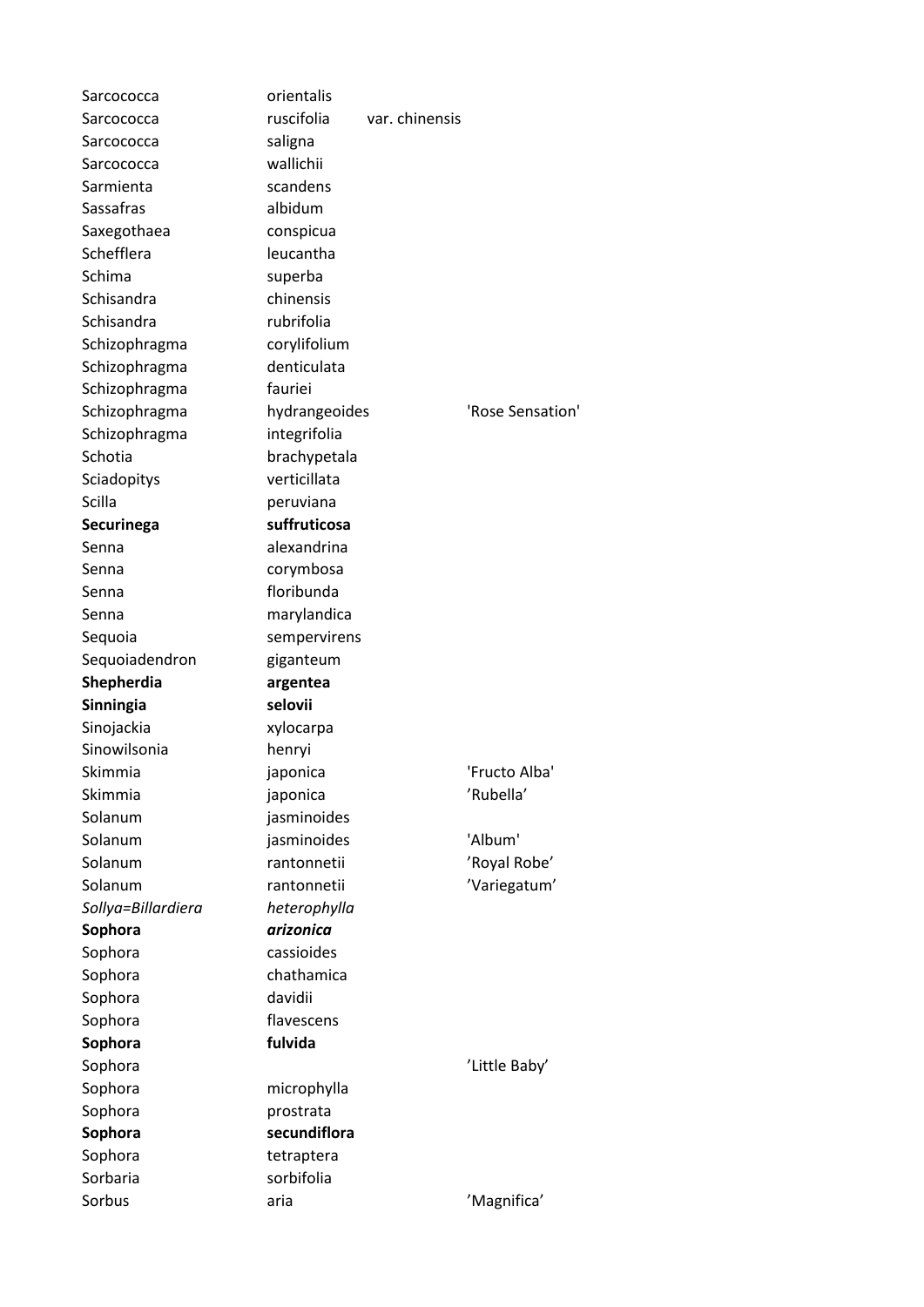| Sorbus                            | aucuparia                       |                          |
|-----------------------------------|---------------------------------|--------------------------|
| Sorbus                            | domestica                       |                          |
| Sorbus                            | scalaris                        |                          |
| Sphaeralcea                       | fendleri                        |                          |
| Sphaeralcea                       | grossulariifolia                |                          |
| Sphaeralcea                       | obtusifolia                     |                          |
| Spiraea                           | billiardii                      |                          |
| Spiraea                           | japonica                        | 'Album'                  |
| Spiraea                           | japonica                        | 'Anthony Waterer'        |
| Spiraea                           | japonica                        | 'Crispa'                 |
| Spiraea                           | japonica                        | 'Gold Mound'             |
| Spiraea                           | nipponica                       | 'Halward's Silver'       |
| Spiraea                           | prunifolia                      |                          |
| Spiraea                           | tarokoensis                     |                          |
| Spiraea                           | thunbergii                      |                          |
| Spiraea                           | x vanhouttei                    |                          |
| Stachyurus                        | chinensis<br>'Joy Forever'      |                          |
| Stachyurus                        | praecox                         |                          |
| Stachyurus                        | praecox                         | ' Matsuzaki'             |
| Stachyurus                        | sigeyosii                       |                          |
| Staphylea                         | colchica                        |                          |
| Staphylea                         | pinnata                         |                          |
| Staphylea                         | trifolia                        |                          |
| Stauntonia                        | hexaphylla                      |                          |
| Stephanandra                      | tanakae                         |                          |
| Stewartia                         | rostrata                        |                          |
| Stewartia                         | sinensis                        |                          |
| <b>Strobilantes</b>               | persicifolia                    |                          |
| Strophanthus                      | speciosus                       |                          |
| Styphnolobium (Sophora) japonicum |                                 |                          |
| Styrax                            | americanus                      |                          |
| Styrax                            | dasyanthus                      |                          |
| Styrax                            | formosus                        |                          |
| <b>Styrax</b>                     | japonicus                       |                          |
| Styrax                            | japonicus                       | 'Fargesi'                |
| <b>Styrax</b>                     | japonicus                       | 'Pendula'                |
| <b>Styrax</b>                     | officinalis                     |                          |
| Sycoparrotia                      | semidecidua                     |                          |
|                                   | tutcheri                        |                          |
| Sycopsis<br>Syringa               | x chinensis                     | 'Saugeana'               |
|                                   |                                 | 'Maiden's Blush'         |
| Syringa                           | x hyacinthiflora<br>x laciniata |                          |
| Syringa                           |                                 |                          |
| Syringa                           | meyeri                          | 'Palibin'<br>'Red Pixie' |
| Syringa                           |                                 |                          |
| Syringa                           | vulgaris                        | 'Charles Joly'           |
| Syringa                           | vulgaris                        | 'Diane'                  |
| Syringa                           | vulgaris                        | 'Sensation'              |
| <b>Tagetes</b>                    | lemonei                         |                          |
| <b>Tagetes</b>                    | lucida                          |                          |
| Taiwania                          | cryptomerioides                 |                          |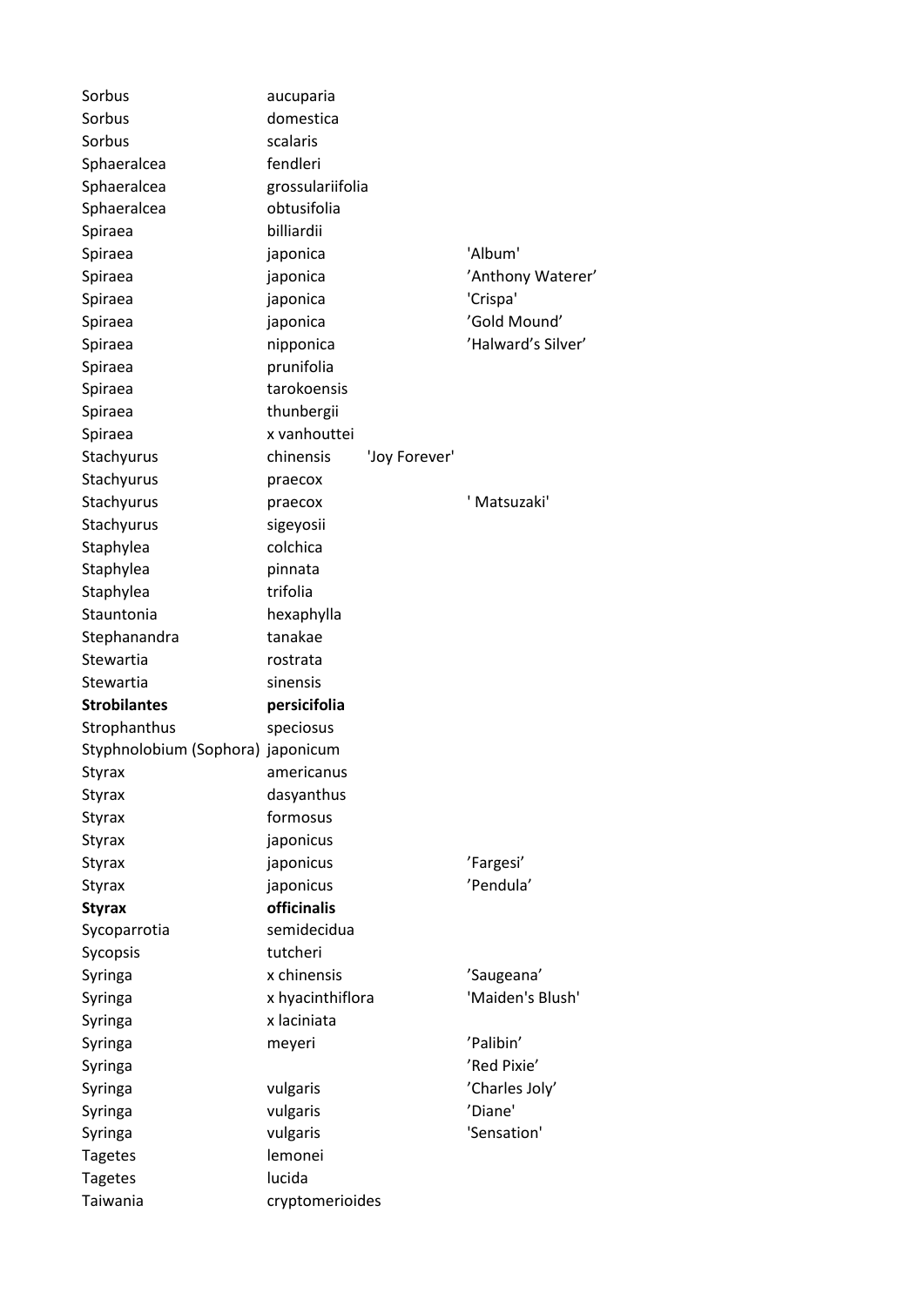| <b>Tamarix</b>       | ramosissima   |                    | 'Pink Cascade' |
|----------------------|---------------|--------------------|----------------|
| <b>Tamarix</b>       | tetrandra     |                    |                |
| Tapiscia             | sinensis      |                    |                |
| Taxodium             | distichum     |                    |                |
| Tecoma               | capensis      |                    |                |
| Tecoma               | capensis      |                    | 'Apricot'      |
| <b>Tecoma</b>        | capensis      |                    | 'Rouge'        |
| Telopea              | oreades       |                    |                |
| Templetonia          | retusa        |                    |                |
| Tepualia             | stipularis    |                    |                |
| Tetradium            | daniellii     |                    |                |
| Tetradium            | velutina      |                    |                |
| Teucridium           | parvifolium   |                    |                |
| Teucrium             | betonicum     |                    |                |
| Teucrium             | bicolor       |                    |                |
| Teucrium             | chamaedrys    |                    |                |
| Teucrium             | fructicans    |                    |                |
| Tibouchina           | urvilliana    |                    |                |
| Tillia               | henryana      |                    |                |
| Tillia               | mongolica     |                    |                |
| Tillia               | platyphyllos  |                    |                |
| <b>Torreya</b>       | grandis       |                    |                |
| Trachelospernum      | asiaticum     |                    |                |
| Trachelospernum      | asiaticum     |                    | 'Ogon Nishiki' |
| Trachelospernum      | asiaticum     |                    | 'Theta'        |
| Trachelospernum      | jasminoides   |                    |                |
| Trachycarpus         | fortunei      |                    |                |
| Tristaniopsis        | laurina       |                    |                |
| <b>Tristellateia</b> | australasiae  |                    |                |
| Tritonia             | disticha      | subsp. rubrolucens |                |
| trochocarpa          | thymifolia    |                    |                |
| Trochodendron        | aralioides    |                    |                |
| <b>Turpinia</b>      | ternata       |                    |                |
| Ugni                 | candollei     |                    |                |
|                      | molinae       |                    |                |
| Ugni                 | molinae       |                    | 'Flambeau'     |
| Ugni                 |               |                    |                |
| Ugni                 | myricoides    |                    |                |
| Ulmus                |               |                    | 'Lutece'       |
| Ulmus                | parvifolia    | var. corticosa     |                |
| Ulmus                | parvifolia    |                    | 'Geisha'       |
| Ulmus                | parvifolia    |                    | 'Seiju'        |
| Umbellularia         | californica   |                    |                |
| Ungnadia             | speciosa      |                    |                |
| Vaccinium            | angustifolium |                    |                |
| Vaccinium            | corymbosum    |                    | 'Blue Crop'    |
| Vaccinium            | corymbosum    |                    | 'Blue Pearl'   |
| Vaccinium            | corymbosum    |                    | 'Jersey' (Z 7) |
| Vaccinium            | corymbosum    |                    | 'Patriot'      |
| Vaccinium            | delavayi      |                    |                |
| Vaccinium            | macrocarpon   |                    | 'Big Pearl'    |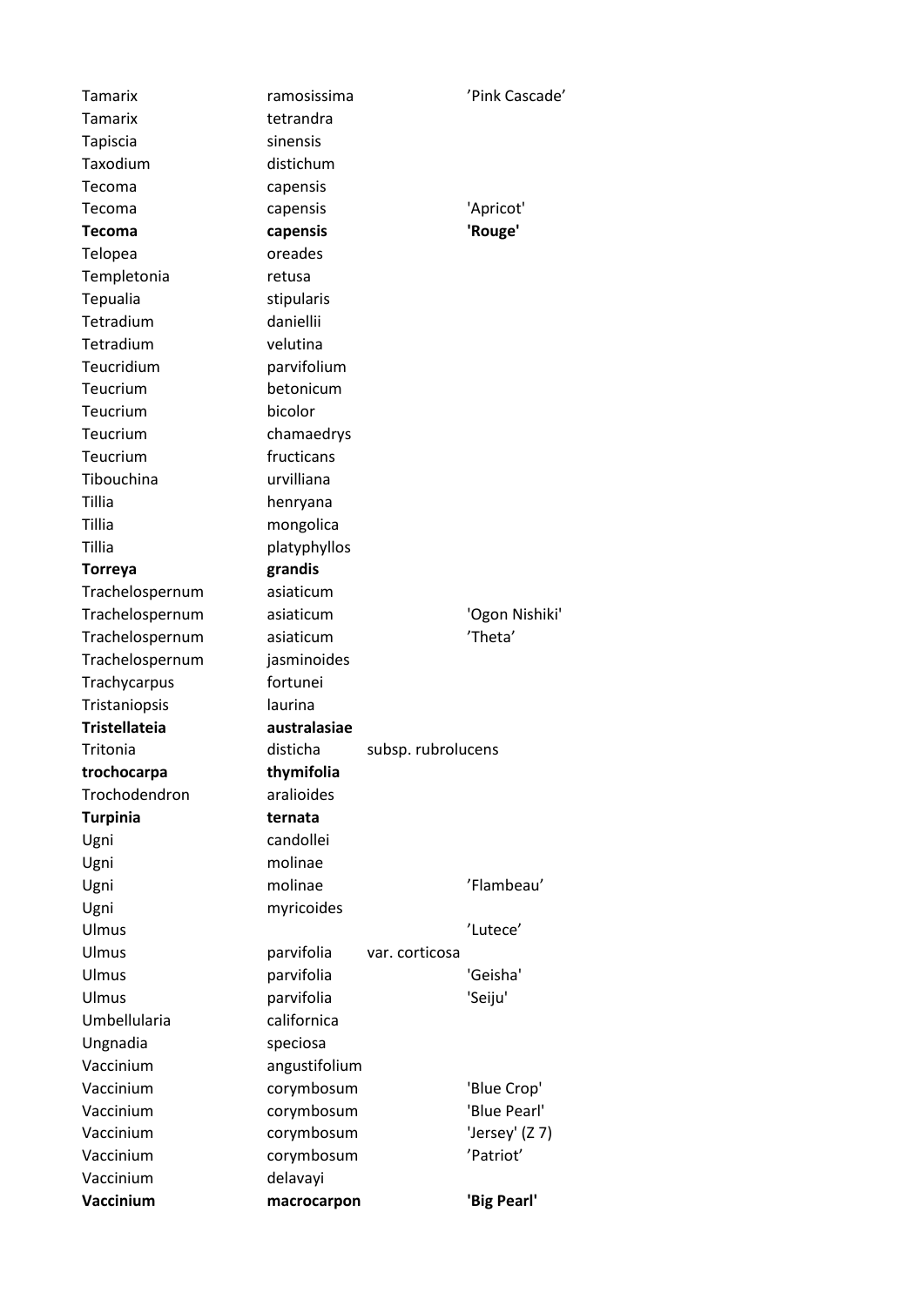**Vaccinium macrocarpon 'Early Black'** Vaccinium ovatum Vaccinium padifolium Vaccinium parviflorum **Vaccinium retusum** Vallea stipularis **Vauquelinia californica** Vesalea floribunda Vestia foetida Viburnum awabuki **Viburnum atrocynaeum** Viburnum betulifolium Viburnum bitchiuense Viburnum x bodnantense 'Dawn' Viburnum 'Bois Marquis' Viburnum x burkwoodii Viburnum carcephallum Viburnum carlesii Viburnum carlesii 'Aurora' Viburnum davidii 'Angustifolia' Viburnum deanii Viburnum fansipanense Viburnum foetidum Viburnum x hillieri 'Winton' Viburnum x juddii Viburnum 'Le Bois Marquis' Viburnum macrophyllum Viburnum nudum 'Pink Beauty' Viburnum opulus 'Aureum' Viburnum opulus 'Roseum' Viburnum plicatum 'Lanarth' Viburnum plicatum 'Pink Sensation' Viburnum plicatum f. tomentosum Viburnum plicatum / Watanabe' **Viburnum recognitum** Viburnum 'Pragense' Viburnum setigerum Viburnum suspensum Viburnum tinoides Viburnum tinus Viburnum tinus subsp. rigidum Viburnum tinus tinus 'Variegatum' Viburnum triphyllum Viburnum utile Vitex agnus-castus var. latifolia 'Dark's Form' Vitex negundo 'Heterophylla' Vitex negundo var. cannabifolia Vitex **trifolia** trifolia 'Purpurea' Wachendorfia thyrsiflora Watsonia borborica